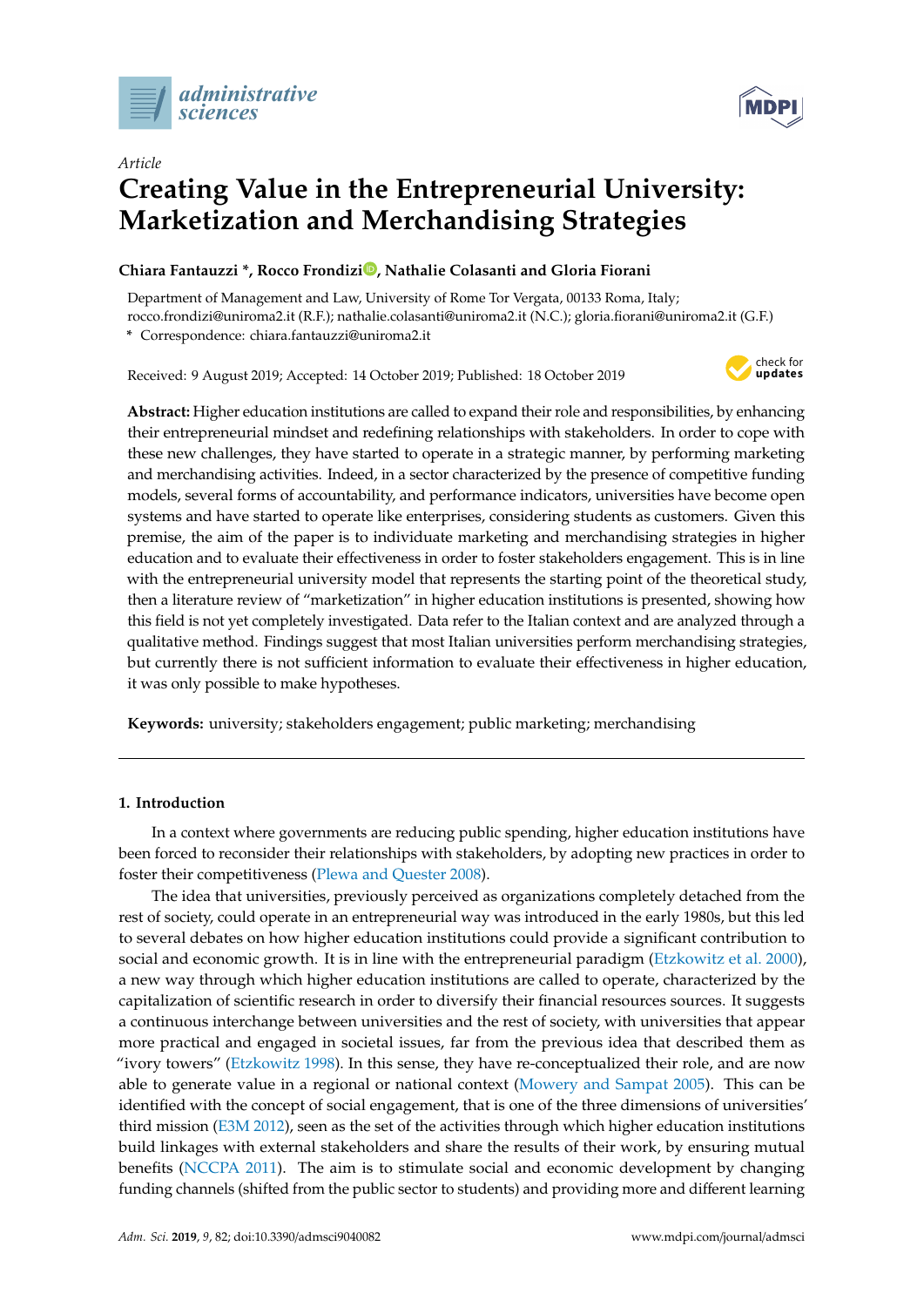opportunities. In this sense, a dialogue between academia and the other actors in society becomes central in universities' activities.

A university's social engagement can be seen as a sort of practical learning; sometimes it is described as a "service learning", through which engaged students, during their learning opportunities, provide society with several services [\(Annette](#page-12-0) [2002\)](#page-12-0), or as a "community-based learning", where community-based projects are implemented [\(Millican](#page-14-3) [2008\)](#page-14-3). It can represent a new kind of research, that is carried out with society [\(Strand](#page-15-0) [2000\)](#page-15-0), or, according to other authors, a "learning by doing" opportunity for students, who will become lifelong learners [\(Langworthy and Turner](#page-14-4) [2003\)](#page-14-4). Finally, social engagement could also represent a new form of education, aimed to ensure sustainable development in society [\(Corcoran and Wals](#page-13-3) [2004;](#page-13-3) [Cough and Scott](#page-13-4) [2007\)](#page-13-4).

More recent studies have overcome these debates, and implications linked to this new mission, by focusing on the strategic approach adopted by universities in order to improve their international visibility and to expand their interactions with stakeholders. Strategic planning has become a widespread practice for higher education institutions, even if its application in European universities is still in a preliminary phase, associated with less systematic results, if compared with the American context. So, universities have started to define their mission statements and guidelines [\(Gibbs and Murphy](#page-13-5) [2009\)](#page-13-5), but also to perform several marketing activities. Some authors talk about a "marketization" of higher education to indicate universities' increasing interest in promoting themselves to potential students, seen as their primary consumers, in order to achieve their satisfaction.

In this sense, universities have a range of marketing activities to choose from and these can be more or less traditional. First of all, according to [Sung and Sung-Uh](#page-15-1) [\(2008\)](#page-15-1), universities, as an enterprise, need to build and share their brand image and reputation to improve their prestige among both internal and external targets.

Of course, in the age of social media, a social media strategy can represent the starting place to engage and connect students, even if it is an ambiguous tool requiring specific competences to be implemented. Then, merchandising of university-branded products is a useful strategy to engage especially internal stakeholders, such as students, professors, and administrative staff.

Other marketing activities regard the exploitation of a "human brand", by underling academics' competences and knowledge; traditional advertising; relational marketing activities; and extracurricular activities, such as sports or social networking events.

Based on these considerations, after a literature review of marketing strategies in higher education, we decided to focus our attention on only one of their possible manifestations, that is merchandising, and we tested its application in the Italian higher education system.

In this sense, our aim will be to provide an answer to the following research questions: Are higher education institutions carrying out marketing and merchandising strategies? Could creativity and entrepreneurship that characterize marketing and merchandising in higher education represent a step towards a more entrepreneurial university? In order to do this, we decided to proceed with an analysis of the current situation in the Italian context.

The work is organized as follows: Section [2](#page-1-0) is dedicated to the theoretical framework, by including considerations on the entrepreneurial university model and a literature review of different marketing applications in higher education institutions, now perceived as entrepreneurial entities. Then, in Section [3](#page-6-0) we will explain the methodology adopted to collect and analyze data, while preliminary findings will be presented in Section [4.](#page-7-0) Finally, Section [5](#page-9-0) will be dedicated to discussions and Section [6](#page-10-0) to conclusions, by showing possible directions for future research.

## <span id="page-1-0"></span>**2. Theoretical Framework**

This section is dedicated to the theoretical framework of the paper and it is organized in two main pillars. First of all, we introduce the model of the entrepreneurial university by considering different approaches and points of view, with the aim to individuate a set of conditions and elements that universities have to manage in order to operate in an entrepreneurial way. Then we review the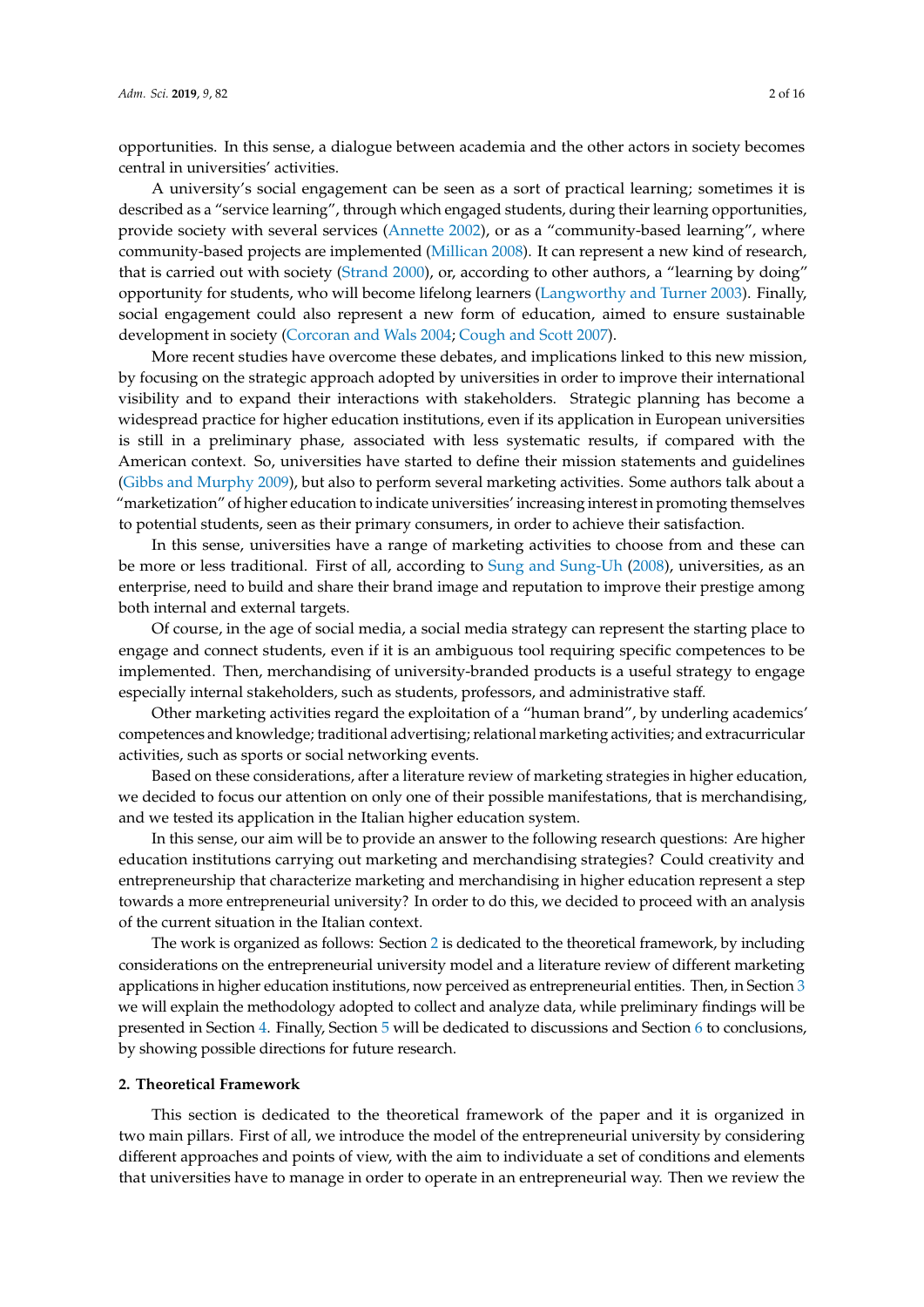available literature on the concept of marketization in higher education institutions, with a specific focus on marketing and merchandising tools, seen as possible manifestations of the new "academic entrepreneurship".

#### *2.1. The Entrepreneurial University*

According to [Ranga and Etzkowitz](#page-14-5) [\(2013\)](#page-14-5), a university becomes entrepreneurial when it is able to "provide students with new ideas, skills, and entrepreneurial talent" and "to generate technology that has changed its position, from a traditional source of human resources and knowledge to a new source of technology generation and transfer". The entrepreneurial university model [\(Etzkowitz and Leydesdor](#page-13-6)ff [2000;](#page-13-6) [Clark](#page-13-7) [2001;](#page-13-7) [Siegel et al.](#page-15-2) [2007\)](#page-15-2) takes into account various conditions that summarize the university's new and wider role in social and economic growth, consisting in: a) the approach to operational and strategic choices; b) connections with external environment (society, institutions, the economy), generated and managed with an entrepreneurial approach; c) professors, researchers, and students who act in an entrepreneurial way [\(Gunasekara](#page-13-8) [2006\)](#page-13-8). It describes a new university, seen as the response to the increasing relevance of knowledge in fostering innovation in national and regional contexts. [Crow et al.](#page-13-9) [\(2019\)](#page-13-9) introduce the term "academic entrepreneurship", to summarize the new universities' involvement in commercialization and technology transfer, by including formal intellectual property transactions, such as patenting and licensing, but also informal ones, such as different types of entrepreneurial ventures, aimed to make students and universities closer [\(Siegel and Wright](#page-15-3) [2015\)](#page-15-3), to generate different forms of social engagement [\(Vorley and Nelles](#page-15-4) [2008\)](#page-15-4).

Of course, several environmental factors can effect this transition from a "traditional" university to the entrepreneurial one: Academic staff could lack managerial and leadership features, and a diversification of financial resources sources is needed [\(Clark](#page-12-1) [1998\)](#page-12-1). In this sense, [Clark](#page-13-10) [\(2015\)](#page-13-10) focused on financial aspects of this revolution, by considering a diversified funding base as the main characteristic of the entrepreneurial university. So, university becomes a place that diversifies its incomes in order to not depend upon the State, nor upon corporations and their commercial influence, nor upon student tuitions. This is in line with the "market logic" [\(Clark](#page-12-2) [1986;](#page-12-2) [Leslie and Johnson](#page-14-6) [1974\)](#page-14-6) developed in contrast with the "academy" one and the "bureaucratic" one. The "academy" logic underlines the autonomy and self-governance of universities, with the State only taking a "funder" role; the "bureaucratic" logic, instead, encourages the State to play a larger role, by specifying higher education institutions' goals and objectives [\(Martinez](#page-14-7) [1999\)](#page-14-7).

On the other hand, according to the market approach, universities are more autonomous from the State and look at market logics to compete successfully in the marketplace. In order to affect and improve their performance, they start to focus on customers' needs (students in this case) and to look for collaborative partnerships.

In the US this new idea of universities emerged in a bottom-up way, while in Europe it is following a top-down path, introduced with the aim to solve the innovation gap that characterizes these two geographical contexts. Of course, the entrepreneurial university phenomenon is linked to the wider university's third mission concept, even if it appears more focused on the short term economic aspects deriving from it. According to [Krimsly](#page-14-8) [\(1991\)](#page-14-8), indeed, entrepreneurship should be resisted by higher education institutions: An intensive pecuniary interest could distract universities from their specific role.

As previously mentioned, an entrepreneurial university, and the researchers inside it, has to learn to communicate, but not only how it operates and the reason why, it has also to communicate effectively to the society where it lives. Dialogue, discussion, and debate become key factors in order to promote interactions with all categories of stakeholders [\(Miller](#page-14-9) [2001\)](#page-14-9). Indeed, universities have to communicate with students, in order to understand and satisfy their needs, with the world of work, to fit their requests by training students with specific skills and competences and with the public sector, to obtain funds.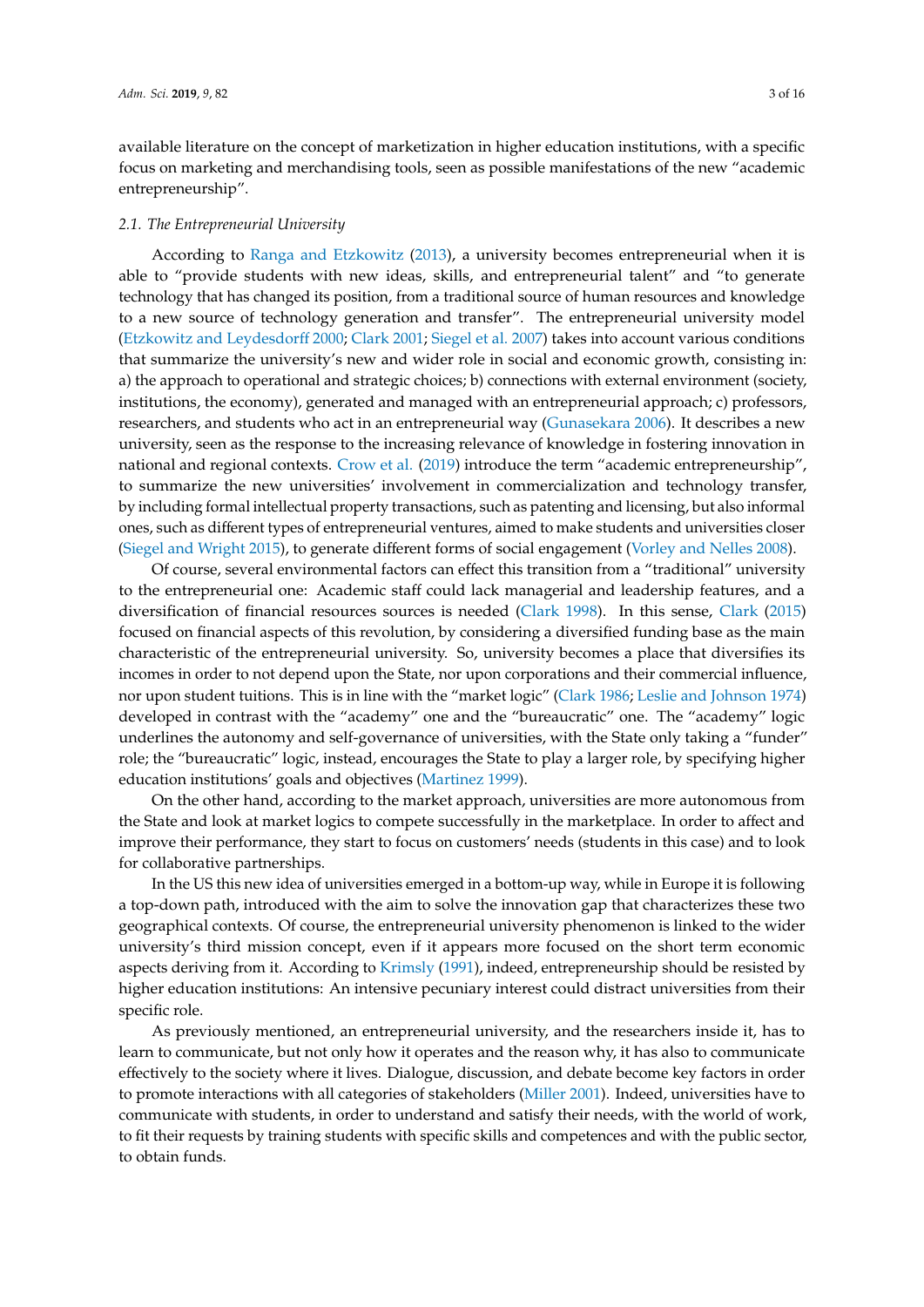According to the model, versatility has to characterize the way people operate within universities and the knowledge that becomes, at the same time, theoretical, practical, and interdisciplinary.

In this sense, [Etzkowitz and Viale](#page-13-11) [\(2010\)](#page-13-11) identified a set of principles that universities have to take into account in order to foster innovation; they are:

- Capitalization: Knowledge capitalization becomes crucial for economic and social development, by summarizing the relevant role played by universities within society;
- Interdependence: Universities are no longer ivory towers, but they start to operate and collaborate with industries and the public sector;
- Independence: Universities are not other organizations' emanations;
- Hybridization: Given the presence of the interdependence and independence principles, universities are hybrid entities;
- Reflexivity: Universities have to continuously reorganize themselves by redefining their relationships with the rest of society.

More in detail, [Nelles and Vorley](#page-14-10) [\(2009\)](#page-14-10) built the framework of the "entrepreneurial architecture" in order to study contemporary universities. The model is based on the presence of five different elements (i.e., structures, strategies, systems, leadership, and culture) that together contribute to the success of the third mission within universities.

Entrepreneurial structures represent the physical place dedicated to knowledge transfer, such as technology parks, incubators, technology transfer offices, and departments of continuing education and professional development, while systems regard the norms that foster communication between researchers and entrepreneurial structures, as well as linkages between teaching, research, and entrepreneurial activities. The role of leadership is to establish structures and systems and to ensure the achievement of strategic goals identified and described through strategies; in this sense, leadership and strategy will evolve together. Lastly, organizational culture summarizes the attitudes of individuals within the organization, their values, and propensity for entrepreneurial engagement.

In the struggle for competitiveness and international visibility, aimed to attract more and more students, these conditions and elements will help universities to distinguish themselves from competitors.

In this sense, [Cantaragaiu](#page-12-3) [\(2012\)](#page-12-3) considers academic entrepreneurship as a practice performed with the intention to transfer knowledge between the university and the external environment to produce economic and social values both for external actors and for members of the academia; higher education institutions start to think and operate in a strategic manner, by summarizing their identities and priorities in their mission statements, just like enterprises do. Teaching, research, and the third mission continue to exist, but now universities have to take into account the efficiency, effectiveness, and quality linked to their activity. To sum up, according to the model, on the one hand, there is an extension of university research into social and economic development, on the other hand, an insertion of industrial goals and market practices into universities [\(Etzkowitz](#page-13-1) [1998\)](#page-13-1); according to [Chell](#page-12-4) [\(2007\)](#page-12-4), this can be described as a combination between the "pro-social community-spirited motives" of a nonprofit organization and the "entrepreneurial process of pursuit of opportunity" of a market-based organization. So, academic entrepreneurship can be seen as a further evolution of higher education institutions (after the two academic revolutions), summarized in a new strategy for social and economic growth.

The development of the entrepreneurial university (in compliance with the characteristics described) is structured in three different steps. In the first one, universities define their strategic guidelines and their objectives, then they start to play an active role for the commercialization of their intellectual property, and, at the end, they become effectively able to improve the innovation process.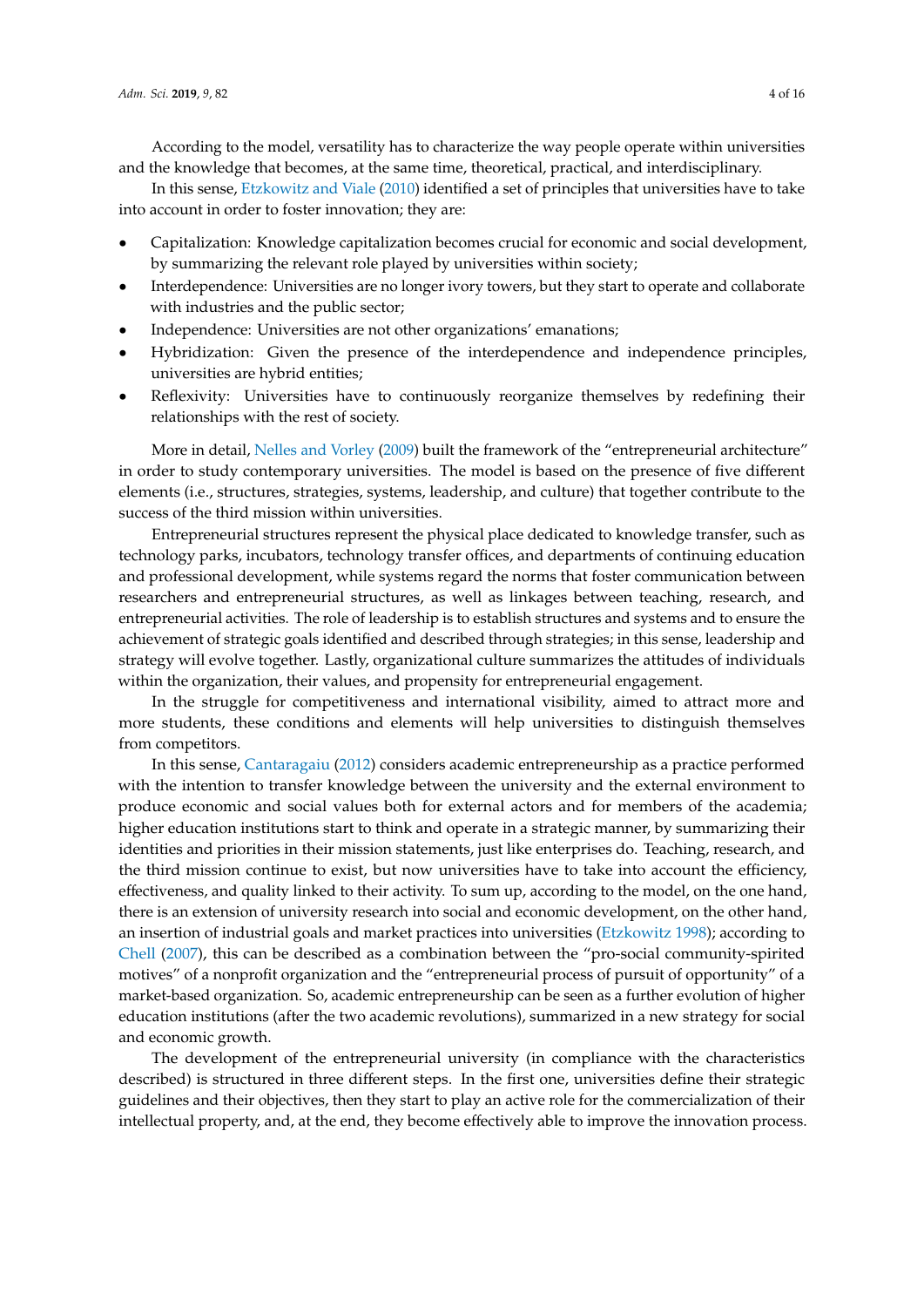Given this premise, the "marketization" of the higher education system could be placed in the first phase of the process, by representing the specific strategy (deriving from the entrepreneurial world) that universities adopt with the aim to improve their stakeholders engagement, by generating in them a sense of belonging.

## *2.2. Marketing and Merchandising in Higher Education Institutions*

According to several authors (Marginson and Wende [2007;](#page-14-11) [Natale and Doran](#page-14-12) [2012\)](#page-14-12), "marketization" is the name of a new phenomenon that invaded the higher education system in the era of the entrepreneurial economy. Indeed, in this context, traditional factors such as land, capital, and labor lost their centrality in the process of growth and development, while the value of knowledge increased [\(Dan](#page-13-12) [2012\)](#page-13-12), becoming the source of competitive advantage. The term marketization shows this increasing competition in the educational field, leading universities to be more business-like by adopting a strategic approach (as theorized by the entrepreneurial university model). With the introduction and escalation of tuition fees, universities' funding shifted from the public sector to students. In this sense, according to [Mourad et al.](#page-14-13) [\(2011\)](#page-14-13), higher education institutions have become market-oriented and students have become their customers, so, in order to satisfy and retain them, universities have to build and maintain a good reputation overtime. Universities started to appear and operate as entrepreneurial entities with the aim to increase the number of students and to engage them by stimulating their sense of belonging. A sense of belonging refers to feeling at home at university, to feel as members of one specific community [\(Hausmann et al.](#page-13-13) [2007;](#page-13-13) [Hurtado and Carter](#page-13-14) [1997\)](#page-13-14); and when students feel that they belong to a specific university, they tend to be more motivated to persist in it and to engage with others students. What is more, by pursuing this objective, higher education institutions started to implement marketing and merchandising activities [\(Angulo-Ruiz et al.](#page-12-5) [2010;](#page-12-5) [Hemsley-Brown and Oplatka](#page-13-15) [2006\)](#page-13-15) by looking for an edge over competitors. If, according to the academic entrepreneurship view, universities tend to apply many aspects of the entrepreneurial ecosystem [\(Crow et al.](#page-13-9) [2019\)](#page-13-9), the development of marketing and merchandising in higher education could be seen as a manifestation of its specific market logic. These activities would be performed by universities with the aim to generate revenue streams, that will be used to improve education and research methods and to better cope with social and economic issues. So, on the basis of these considerations, linkages between the entrepreneurial university paradigm and the development of marketing and merchandising in higher education could be identified in two specific ways.

First of all, marketing and merchandising can be seen as specific entrepreneurial ventures carried out by universities to reposition their reputation around the world, a way to expand connections with external stakeholders, to approach new market demands and, in terms of future perspectives, to become students' first choice; in other words, to distinguish themselves from competitors, just like enterprises do [\(Crow et al.](#page-13-9) [2019\)](#page-13-9).

On the other hand, merchandising turns out to be a useful tool in a time when higher education institutions have to look for new instruments in order to diversify their incomes [\(Clark](#page-13-10) [2015\)](#page-13-10): revenues generated through the commercialization of branded products can be exploited in order to support research activity or deserving students, pursuing excellence in universities' activities.

So, in line with the market approach [\(Clark](#page-12-2) [1986;](#page-12-2) [Leslie and Johnson](#page-14-6) [1974\)](#page-14-6), marketing and merchandising can be seen as those market logics that universities adopt in order to compete in the market of education, witnessing the recent introduction of industrial goals in higher education.

Of course, these tools involve significant costs and studies in order to investigate their effectiveness, but, at the same time, they can provide valuable insights for university administrators [\(Angulo-Ruiz et al.](#page-12-6) [2016\)](#page-12-6), especially in terms of international visibility and stakeholders' engagement.

Currently marketing and merchandising in higher education appear as topics not completely investigated; several researchers examined different aspects of these activities, but most of the current literature results mainly focused on Canadian, French, and Swedish contexts.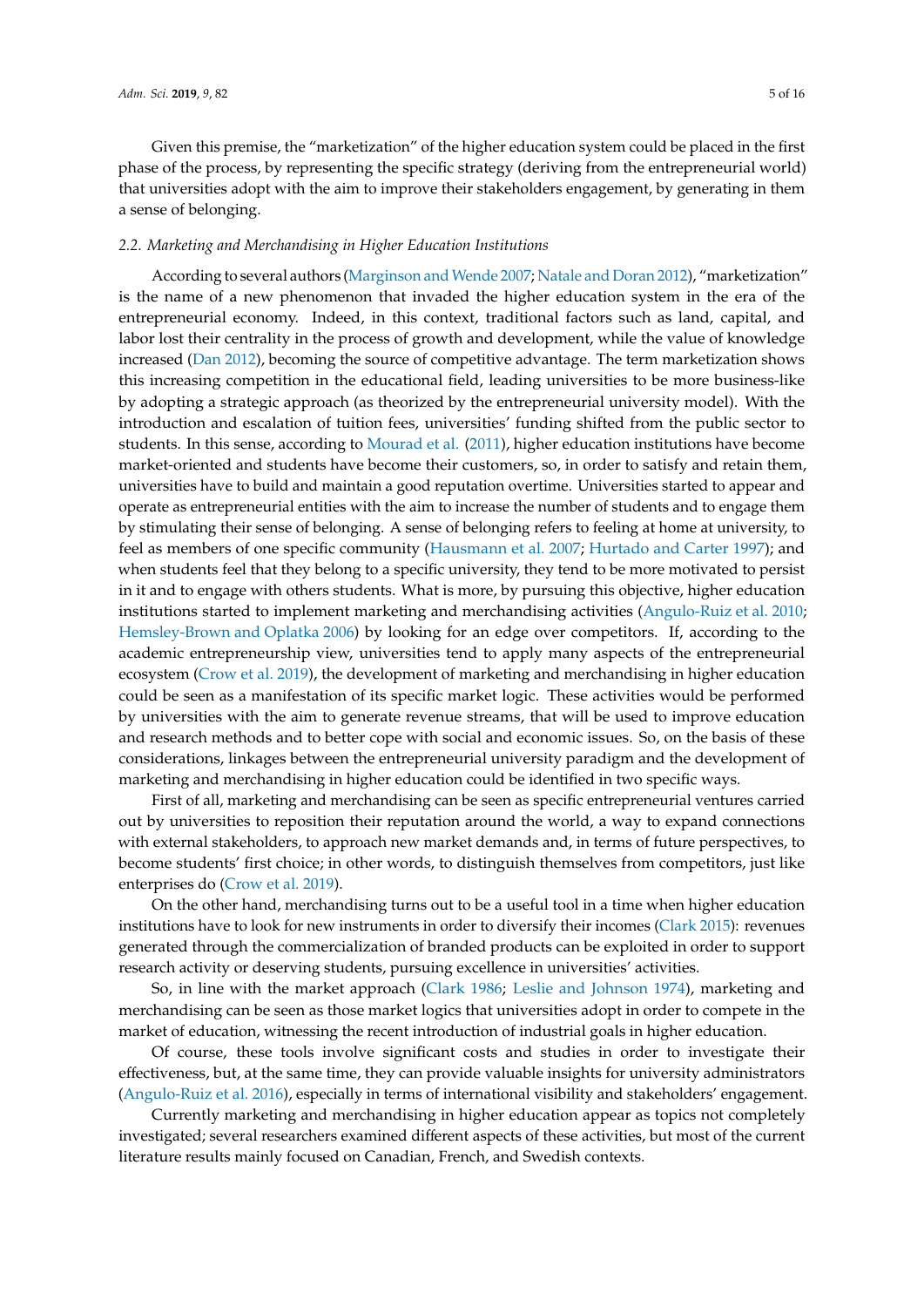In this sense, according to [Naidoo and Wu](#page-14-14) [\(2011\)](#page-14-14), universities have to perform these activities exclusively in order to attract international students, while [Bolan and Robinson](#page-12-7) [\(2013\)](#page-12-7) tried to study the application of marketing in Ontario universities. [Chen](#page-12-8) [\(2008\)](#page-12-8), instead, investigated the potential of international marketing activities in order to increase the awareness of students, now perceived as customers. Other authors preferred to focus on the role of communication in higher education institutions: Bé[langer et al.](#page-12-9) [\(2014\)](#page-12-9) studied social media marketing as a useful tool for students recruitment, while [Lavigne](#page-14-15) [\(2005\)](#page-14-15) identified the favorite communication tools for higher education institutions. Additionally, [Shields and Peruta](#page-15-5) [\(2018\)](#page-15-5) studied the effectiveness of social media in the recruitment process: In their opinion, in the age of social media, universities have to elaborate a complex marketing plan, by exploiting new technologies and communication tools, in order to influence and attract more students. According to [Clark et al.](#page-13-16) [\(2017\)](#page-13-16), students who are connected with their university through social media seem to have a higher quality relationship with their schools than those who do not; a robust presence on social media could help in order to reinforce and share the institution's brand image [\(Pringle and Fritz](#page-14-16) [2018\)](#page-14-16).

Building a university's brand image is important in order to affect not only external stakeholders, but also internal ones, such as students, who want to know how their university is perceived by others [\(Sung and Sung-Uh](#page-15-1) [2008\)](#page-15-1). In addition, according to [Smidth et al.](#page-15-6) [\(2001\)](#page-15-6), universities can improve their external prestige by communicating their brand image.

In this sense, social media are now inserted in the range of marketing activities that universities can choose in order to achieve their objectives and, compared with them, they ensure several advantages, such as lower costs and the possibility of instantaneously measuring the effectiveness of posts and campaigns. At the same time, social media strategies risk alienation of their specific target audience with excessive and uninteresting posts and, in order to avoid this, they should be supported by experience and specific competences within the organization [\(Peruta and Shields](#page-14-17) [2017\)](#page-14-17). [Opoku et al.](#page-14-18) [\(2006\)](#page-14-18) state that universities have to allocate more efforts and resources to communication on the Internet.

Paid social media, instead, represent all forms of marketing use of social media where an organization pays for content placement in users' timelines: Students do not need to follow universities' pages to see their posts and campaigns and universities are able to achieve their target more easily.

The university's brand image can also be shared through merchandising activities, that consist in the commercialization of branded products and play a relevant role in terms of stakeholder engagement. Indeed, such activities stimulate a sense of belonging and connection from students to institutions.

On the other hand, [Thomson](#page-15-7) [\(2006\)](#page-15-7) studied another marketing tool: According to him, an organization could exploit its "human brand" in order to attract and retain customers. A human brand is identified with that well-known persona who becomes the "subject of marketing, interpersonal, or inter-organizational communication" (p. 104); in this sense, academics, with their competences and knowledge, could represent a valuable human brand for higher education institutions [\(Shafaei et al.](#page-15-8) [2019\)](#page-15-8) and, consequently, drive trust among students.

For what concerns other more traditional marketing activities, higher education institutions can generate brand awareness and a positive image through traditional advertising [\(Chapleo](#page-12-10) [2011;](#page-12-10) [Keller](#page-14-19) [1993\)](#page-14-19), (e.g., radio, TV, newspapers, magazines, public transport, career expo, and exhibitions). By exploiting these means, universities try to influence students' choices and to build long-term relationships with them.

Relational marketing activities, for instance, allow universities to build linkages with potential students and an emotional attachment overtime [\(Arnett et al.](#page-12-11) [2003;](#page-12-11) [Hemsley-Brown and Oplatka](#page-13-15) [2006;](#page-13-15) [Moogan](#page-14-20) [2011\)](#page-14-20). The aim is to address students' needs and expectations, in order to create a relationship based on loyalty. According to [Arnett et al.](#page-12-11) [\(2003\)](#page-12-11); [Klassen](#page-14-21) [\(2002\)](#page-14-21); and [Moogan](#page-14-20) [\(2011\)](#page-14-20), this process starts with recruitment, continues with retention of students [\(Angulo-Ruiz and Pergelova](#page-12-12) [2013\)](#page-12-12), and ends with alumni relations in order to attract other future potential students.

But, beyond the effect generated by marketing activities, that could be more or less traditional, other factors appear able to influence students choice.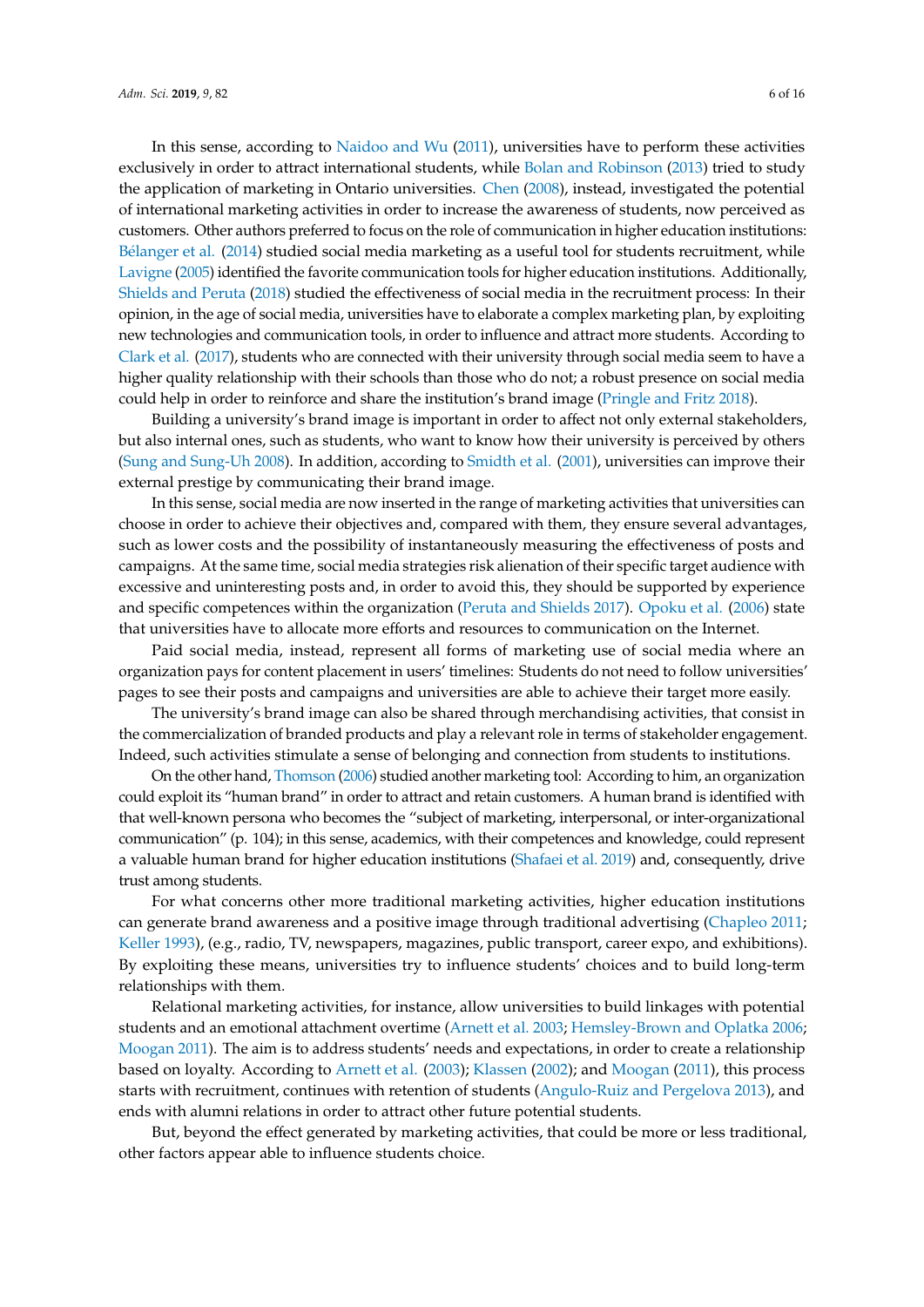First of all, reputation is important in order to make the institution more reliable: It consists in the external stakeholders' perception [\(Deephouse](#page-13-17) [2000;](#page-13-17) [Fischer and Reuber](#page-13-18) [2007\)](#page-13-18), in comparison to other and similar institutions [\(Deutsch and Ross](#page-13-19) [2003;](#page-13-19) [Fombrun and Shanley](#page-13-20) [1990\)](#page-13-20). In a context where students, who are no longer passive subjects, start to calculate the return on their investment, reputation becomes central in university choice [\(Petruzzelli and Romanazzi](#page-14-22) [2010\)](#page-14-22). So, in this system (the educational one), now based on competition, satisfaction indicators can be used to build a good reputation and quality in education can aid the satisfaction of stakeholders' desires.

Furthermore, universities, when they carry out their marketing campaigns, have to take into account what students expect of higher education. In this sense, several authors talk about career prospects [\(Gray et al.](#page-13-21) [2003;](#page-13-21) [Mai](#page-14-23) [2005;](#page-14-23) [Wiese et al.](#page-15-9) [2010\)](#page-15-9), others about vision of a high-status occupation [\(Sianou-Kyrgiou and Tsiplakides](#page-15-10) [2010\)](#page-15-10), and others about quality in teaching activities [\(Chapman and Pyvis](#page-12-13) [2006;](#page-12-13) [Wiese et al.](#page-15-9) [2010\)](#page-15-9). So, students see the higher education system as an opportunity to build and improve their future work opportunities [\(Brinkworth et al.](#page-12-14) [2009;](#page-12-14) [Jimenez and Salas-Velasco](#page-13-22) [2000;](#page-13-22) [Rochat and Demeulemeester](#page-15-11) [2001;](#page-15-11) [Montmarquette et al.](#page-14-24) [2002\)](#page-14-24) and universities have to satisfy their ambitions.

Finally, extracurricular activities, such as sport activities or the organization of social networking events, can be useful for students engagement and connection. Additionally, students who are more connected with their institutions tend to remain engaged with them and to complete their studies there, representing a valuable resource for universities.

Possible risks connected to these new activities for universities are analyzed by [Gibbs](#page-13-23) [\(2018\)](#page-13-23); according to him, marketing and merchandising strategies could become dangerous for higher education institutions, creating the risk of applying a consumeristic model to the education system [\(William](#page-15-12) [2013\)](#page-15-12). In this sense, higher education cannot be perceived as a business practice that has to be consumed, but it will remain always a path to knowledge, and marketing can only help in pursuing and sharing this relevant and noble commitment.

# <span id="page-6-0"></span>**3. Methodology**

As previously mentioned, the aim of this work is, first of all, to analyze the extent to which higher education institutions perform their marketing and merchandising strategies in order to achieve wider engagement; then, to understand whether the creativity and entrepreneurship that characterize marketing and merchandising in higher education could represent a step towards a more entrepreneurial university. In this sense, we investigate the effective capacity of these strategies to generate a sense of belonging or connection among stakeholders, identified, in this case, with students, professors, and administrative staff.

To do so, the research was focused on the Italian university system, which comprises 97 higher education institutions. Among these, 67 are state universities and 30 are non-state universities. The term "non-state" does not mean "private": Indeed, among the 30 non-state universities, 8 do not belong to the State but to other public entities, while the other 22 are effectively "private". Among non-state institutions, 3 are characterized by a religious orientation, while 11 are online universities.

Data collection on universities' merchandising was carried out by exploiting what they declare in their websites or the information coming from different sources, such as official accounts on social networks (especially Facebook).

Data were systemized in an excel file, where we highlighted basic information on the universities, such as their foundation date and their nature (state or non-state). Then, an in-depth study on marketing and merchandising activities of each institution was conducted, firstly by looking at their official websites, secondly analyzing other sources. In this sense, the first information collected was whether the institution carries out these activities or not; then, whether such activities concerned ad hoc communication campaigns or the commercialization of branded products. Given our focus on merchandising, we then clustered universities considering the kind of products they provide: Branded gadgets (characterized by low prices), clothing, sport equipment and, just in one case, precious and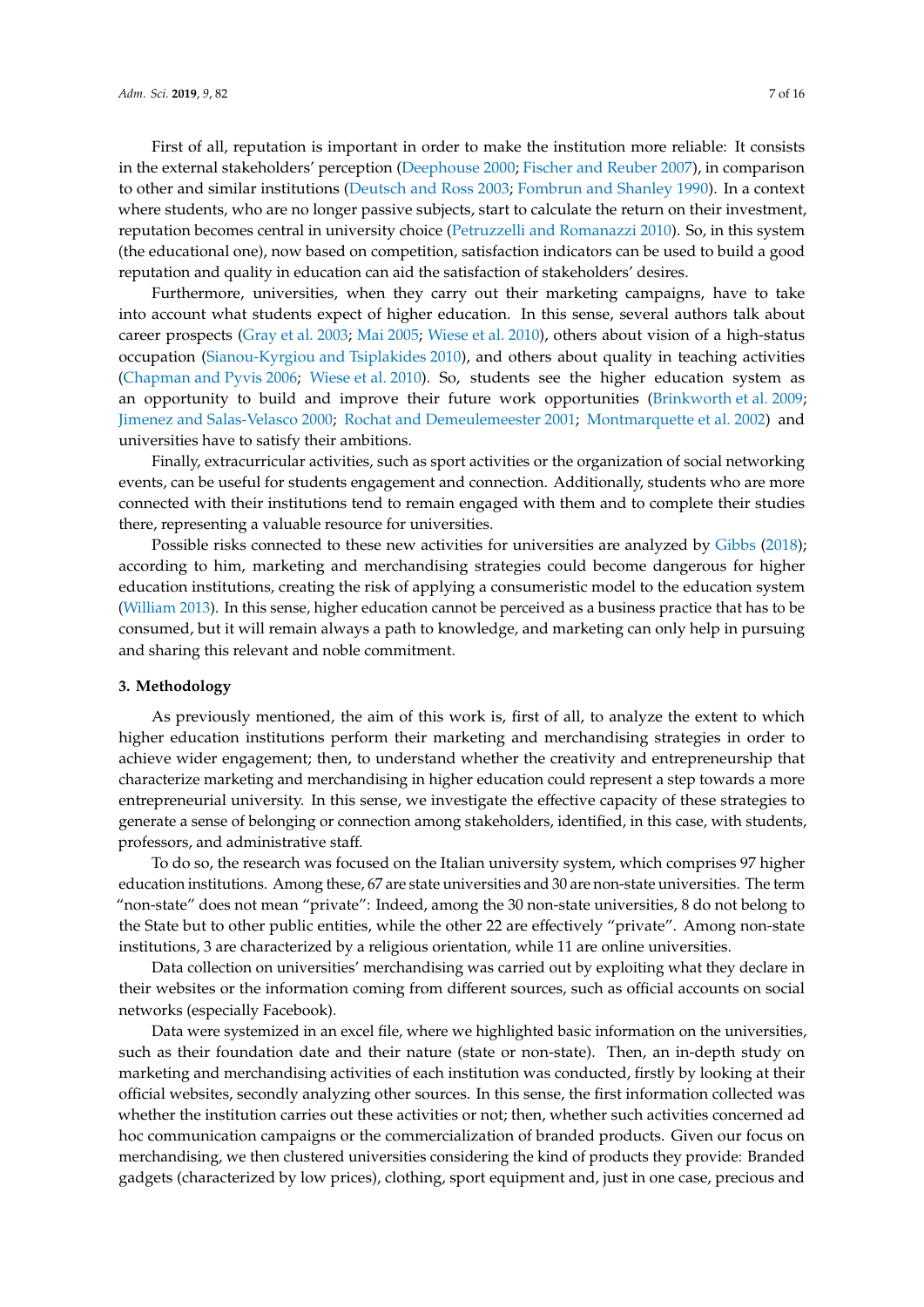handmade objects (associated with higher prices). The last steps were aimed to individuate the channel through which students, professors, administrative staff, and others can buy these products and then the motivations behind such activities.

So, starting with an analysis of the current situation in a national context (the Italian one), the scope was to draw general conclusions on merchandising strategies in higher education, with the awareness that many differences will be inevitably identified between Italy and other countries, by influencing strategy effectiveness.

The theoretical framework starts by providing considerations on the entrepreneurial university model that led universities to operate as enterprises, by adopting a new strategic approach to achieve their objectives. Then, a literature review of marketing and merchandising practices in higher education institutions was carried out, by showing how the topic is not yet completely investigated. Then, by following the same approach as several authors [\(Foucalt](#page-13-24) [1982;](#page-13-24) [Yin](#page-15-13) [2003;](#page-15-13) [Lillis and Lynch](#page-14-25) [2014\)](#page-14-25), collected data were analyzed qualitatively.

More precisely, it was decided to adopt the same approach used by [Arias-Coello et al.](#page-12-15) [\(2018\)](#page-12-15), who performed a documentary analysis on universities' official declarations, by following two main steps. Firstly, the research aims to understand whether and how Italian higher education institutions implement marketing and merchandising activities in their strategies, by considering them as an opportunity to engage more stakeholders. Then the purpose is to understand whether the Italian universities' efforts could represent a step towards the entrepreneurial university model.

#### <span id="page-7-0"></span>**4. Findings**

In the sample, composed of 97 institutions, according to that they declare through their websites or the information we can read on the Internet, 60 seem to implement merchandising strategies, that can take several forms. Most are state universities, while only eight non-state universities and three higher education schools perform such activities. As previously mentioned, merchandising strategies could be too expensive for education institutions, especially for those universities that mainly base their activity on the availability of public resources, but, against general expectations, non-state universities do not result as very interested in merchandising: For 22 of them there is no reference to it. We can assume that state universities need, more than non-state ones, to improve their image and reputation and, given reductions in public funds, to diversify their financial resources sources.

For what concerns the 60 higher education institutions that perform merchandising, three of them do not implement it anymore and two experienced it only on two occasional events: The Normal School Of Pisa distributed gadgets during the institution bicentenary celebration, and the University of Trento did it exclusively during the placement day. Regarding these two universities, there are no information about the current merchandising, so we can suppose that they have not started to commercialize their products. The University of Torino, instead, carried out merchandising, but now it does not anymore. Then, by considering all institutions engaged in merchandising, one of them, The University of Calabria, realizes this practice exclusively through the activity performed by its campus, the University of Genoa through the activity of the engineering faculty, and the University of Messina thanks to the efforts of its CUS (the university's sport center). One university inserts the section "merchandising" in its official website, without providing further information about it. Finally, three of them are still working towards providing their customers (students, professors, administrative staff, and all people who could be interested) with this service and, among these, The University of Macerata is working towards the launch of their own university radio, considered as another expression of marketing strategies, deriving from the entrepreneurial world.

As previously mentioned, marketing activities consist in several ways, through which organizations can try to attract customers and give them a specific feeling of belonging; in this sense, for what concerns our sample, we can note that most Italian universities (state and non-state) do marketing through the commercialization of different branded products, such as clothing or gadgets, and only two of them by implementing an ad hoc communication campaign. In this sense, Italian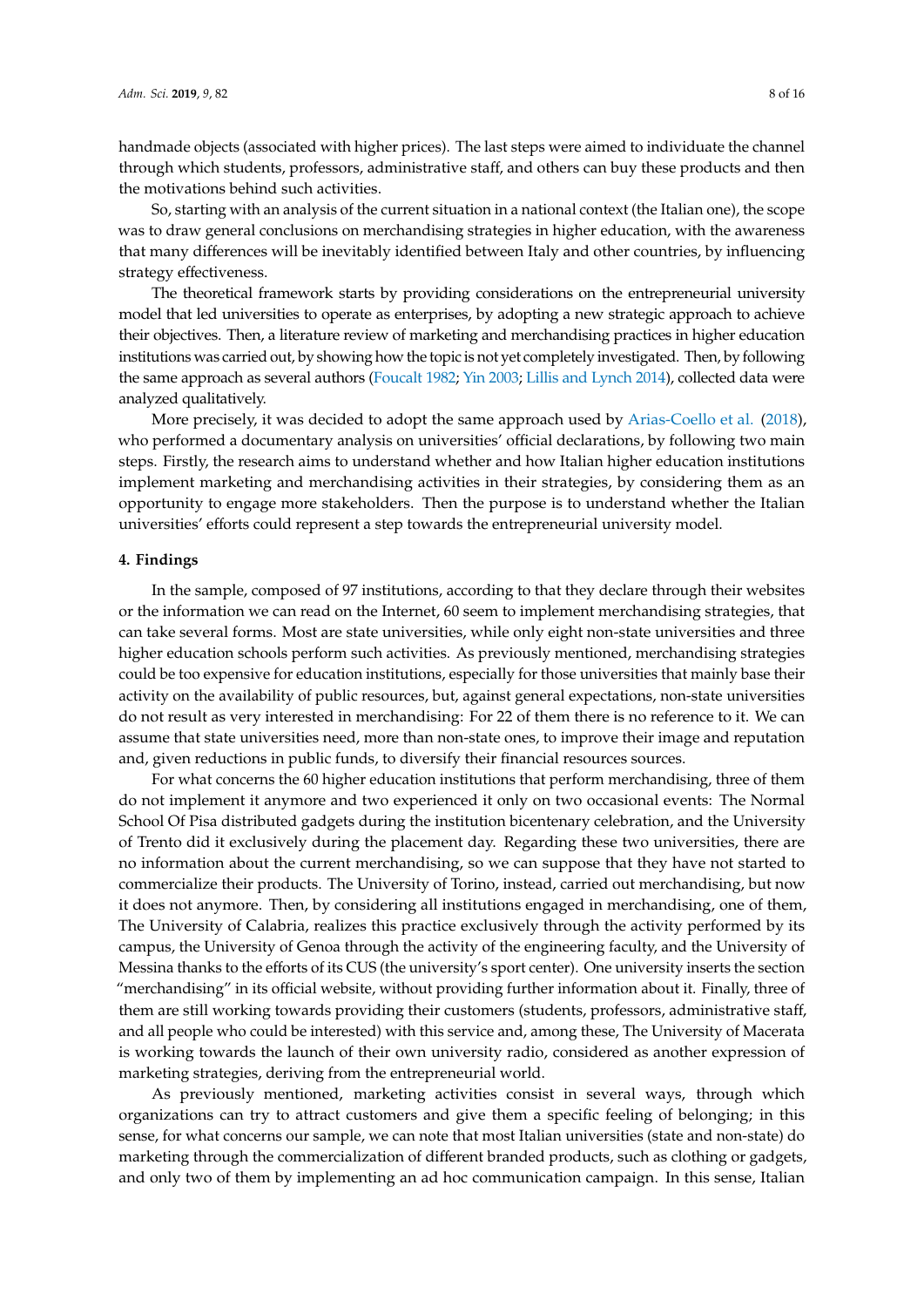higher education institutions show a deep delay; if compared with other countries where universities have started to go beyond the mere commercialization of branded products, by effectively reflecting the entrepreneurial principles (sometimes creating an own enterprise).

So, according to our analysis, 49 state universities carry out merchandising activities, which include only eight non-state universities and three higher education schools: It is a shocking finding.

More in detail, for what concerns the eight non-state institutions that carry out merchandising, our attention is mainly focused on three of them. Indeed, there is one institution, the Bocconi University, that operates like American colleges, by dedicating resources and attention to merchandising and providing its students with branded sports clothing and equipment; then, the Cattolica University implements merchandising with the aim to offer several benefits to students, who can buy products or practice sport with discounted prices. Then, Niccolò Cusano University, instead, is the only higher education institution that combines the provision of branded gadgets with that of precious and handmade objects, characterized by higher prices. We can suppose that this institution has defined different priorities, probably on the basis of a wider resources availability. The other non-state universities that perform merchandising activities are the IULM, the University LUISS—Guido Carlo, the University of Bolzano, and the Humanitas University. Finally, there is the Guglielmo Marconi University that currently does not implement merchandising, but declares the intention to start.

Usually, branded products commercialized by universities are not very expensive (students represent the main portion of customers), or, at least, institutions apply facilitations for their internal stakeholders; in this sense, Niccolò Cusano University is not in line with the others.

Then, three higher education schools implement merchandising strategies, even if in different ways: One of them has experimented merchandising only during its bicentenary and now does not implement it anymore (the Normal School of Pisa); the Sant'Anna School offers a huge range of products through its store; the SISSA University of Trieste is more focused on marketing strategies and carries out a specific communication plan with media through the engagement of an external society.

Generally, for state and non-state higher education institutions this merchandising strategy is associated with the presence of a store, a dedicated shop that could be placed inside of faculties, in the university campus, or in the center of the city, even if the distribution of products could also be realized online.

For what concerns the channel exploited by universities in order to realize their merchandising strategies, 27 Italian institutions have a store where people can buy branded products, two of them declare to operate online, with the intention to open a shop in future. In this sense, both the University of Bolzano (a non-state university) and the University of Padova (a state university) represent two exceptions, since they have three physical stores. Seven universities, instead, combine physical and virtual activity by adding an online shop to the material one, and only one, that has a physical store, is still working in order to extend its service online. Eleven institutions prefer to exploit the online channel exclusively, without employing resources, in terms of staff and structures, in managing the store. Among these 11 universities, two sell their products without getting profits: the University of Sassari exchanges its gadgets and clothing with donations that will be exploited to sustain deserving students and the research activity, while the Polytechnic University of Bari collects funds in order to provide new students with branded t-shirts.

Finally, there are eight other universities that perform merchandising activities without providing information about the channel they exploit.

Only two universities, the Insumbria University and the Polytechnic University of Milan, which are both state universities, clearly declare to consider merchandising as a central part of their engagement strategy. In order to stimulate a greater sense of connection in their stakeholders, they provide branded products through their store and distribution centers.

The University for Foreigners of Perugia, instead, declares to carry out merchandising with the only aim to improve its communication activity. Communication is considered as a relevant aspect by the Mediterranea University of Reggio Calabria and the SISSA University of Trieste too. While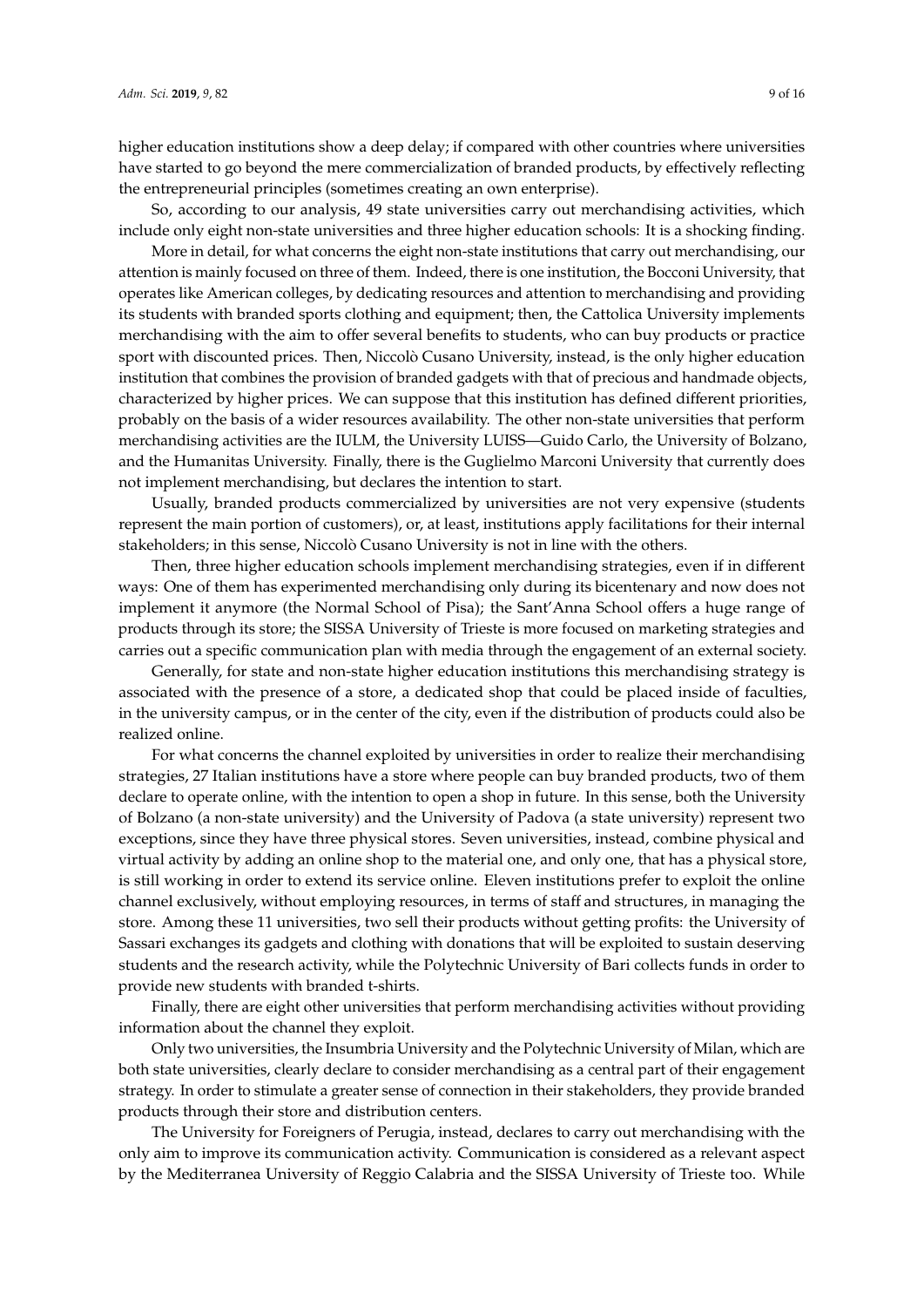Mediterranea is characterized by the presence of a specific marketing office exclusively focused on communication strategy, SISSA University, as previously shown, delegates this activity to a dedicated external society.

Given the state of the art of marketing and merchandising practices performed by Italian higher education institutions, with a specific focus on merchandising, for what concerns the second step of the research, the aim was to understand their effectiveness and whether the creativity and the entrepreneurship that characterize them could be seen as a step towards a more entrepreneurial university.

Currently, there are no sufficient data in order to define their effectiveness in terms of stakeholders' engagement (there are no declarations from institutions). On the basis of fragmented available information, deriving from a qualitative analysis of higher education institutions' behaviors overtime, it is possible to make assumptions. In this sense, the effectiveness of marketing and merchandising strategies in Italian higher education institutions depends on the effect of several factors, such as the specificity of commercialized products, the channel exploited to distribute them, the price policy adopted, the resources that institutions invest on them, and the availability of a target audience (do stakeholders actually want to be connected with their university?).

We can conclude that merchandising strategies were not effective for the three institutions that do not implement them anymore and for the two institutions that experimented with this kind of activity on occasional events, without institutionalizing them for the future. On the other hand, merchandising should be more effective for those seven universities that have decided to invest more in it, by distributing their branded products through two different channels— online and physical channels.

For what concerns the relevance of such activities in Italy, we can state that marketing and merchandising in higher education are still in a preliminary phase, and they could represent the first step towards the entrepreneurial university model, even if they need to be further developed in order to compete in an international context. Indeed, if marketing and merchandising appear as "innovations" in the Italian educational field, they are a habit for foreign universities, especially for American ones.

#### <span id="page-9-0"></span>**5. Discussion**

In a higher education system where competition has progressively become the norm, the education provided is subjected to the pressures of a consumerism model and students are perceived as customers, universities are facing a phase of "marketization". In this sense, several market ideologies and market-oriented reforms are introduced in education, by calling higher education institutions to operate in an entrepreneurial way, to respect several conditions and appear more business-like. These institutions reflect the entrepreneurial university model introduced by Etzkowitz, by adopting a strategic orientation, by defining and communicating their values and their mission statements.

University entrepreneurship could be seen as a further evolution of higher education institutions: Overtime they have added academic research and a third mission to their first and primary task of teaching, now they are called to operate by considering the efficiency, effectiveness, and quality associated to their activity, just like enterprises do. According to the market approach [\(Clark](#page-12-2) [1986;](#page-12-2) [Leslie and Johnson](#page-14-6) [1974\)](#page-14-6), they have become places that diversify their funding bases, by reducing their dependence upon the State or upon other actors in society. So, the aim is to attract, engage, and retain more students and, in this sense, marketing and merchandising strategies could represent useful tools in order to spread and strengthen the university's image and reputation among current and potential students, ensuring, at the same time, new revenue streams. In this sense, universities can choose from different activities and practices, that can be more or less traditional. They include social media strategies, the possibility of commercializing branded gadgets, or exploiting the institution's human brand, but also traditional advertising, relational marketing activities, and extracurricular activities, such as sport or social networking events.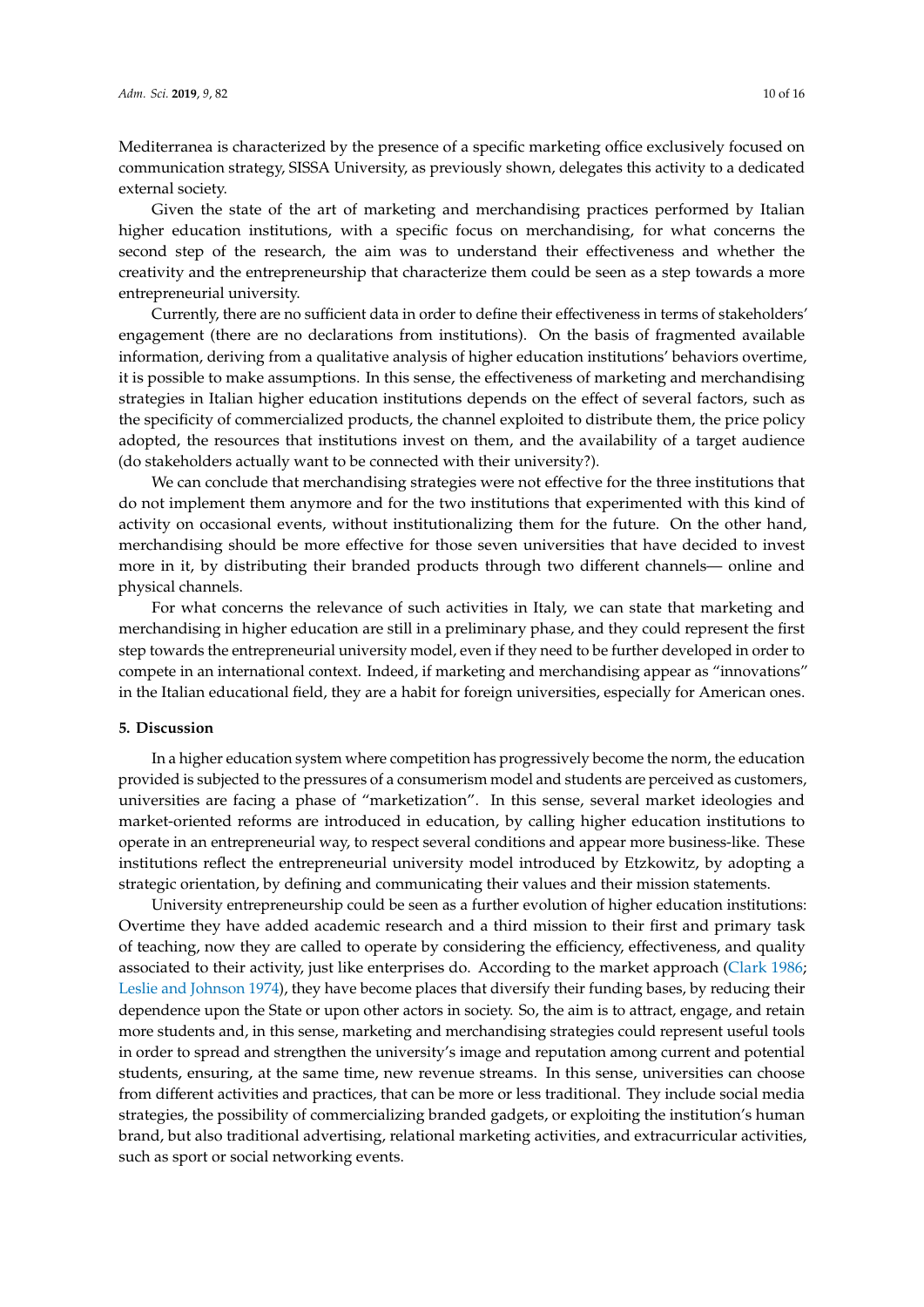We focused on merchandising, a new strategy, coming from the entrepreneurial world, through which universities commercialize branded clothing or gadgets, in order to expand their international visibility and to stimulate a sense of belonging in their principal stakeholders.

In this sense, the aim was to understand the extent to which higher education institutions perform this strategy and then to evaluate its effectiveness in an entrepreneurial university perspective.

To do so, the Italian university system was investigated through a documentary analysis, by considering what universities disclose in their official websites. The data collection process was not easy, given the fragmentation through which universities share information about their activity, so in several cases we had to exploit other sources, such as their social network accounts (especially Facebook) or other related pages. Indeed, only for some of them was a section for "merchandising" included in the official website, providing information about the products that are commercialized and the channel exploited. Other institutions include the "merchandising" section in their websites, without saying anything about these activities, while for others it was possible to retrace information about merchandising exclusively through their social network pages or through special websites dedicated to the physical store. For some institutions it was not possible to obtain data about their marketing or merchandising strategies, so we concluded that they do not perform this kind of strategy. On the other hand, most of them carry out their merchandising through the commercialization of branded products, by applying facilitations for students, professors, and internal staff. This confirms that, while abroad marketing and merchandising have become a common practice for universities, a significant part of their strategic plan, in the Italian higher education system they are still in a preliminary phase.

However, we can state that, if these strategies turn out to be in line with the set of conditions and elements required by the entrepreneurial paradigm, ensuring more connections with external stakeholders and a greater visibility for universities, they can be seen as the first effort towards a more entrepreneurial approach for Italian higher education institutions. Of course, they need to be improved and further developed to compete in an international dimension. Indeed, foreign universities have completely assimilated entrepreneurial principles, providing wider ranges of products, sometimes creating their own enterprises, and overcoming the marketing and merchandising phase in their "entrepreneurial path". In this sense, Niccolò Cusano University is the only one that shows a deeper engagement in marketing and merchandising, commercializing gadgets and clothing, but also precious and more expensive products.

## <span id="page-10-0"></span>**6. Conclusions**

By exploiting available information, research findings suggest that most Italian universities, 60 out of 97, perform merchandising strategies, even if three of them do not implement these activities anymore.

Universities aim to listen and satisfy their customers' needs, so they have started to carry out such activities to bring institutions and students closer. According to the "market" logic, marketing and merchandising can be seen as entrepreneurial activities, performed by higher education institutions to diversify their financial resources sources and obtain further revenue streams. These will be used to improve the universities' effectiveness in all their activities (teaching, research, and the third mission).

The context analyzed results were deeply fragmented: Certain universities invest relevant resources in merchandising, while others, on the other hand, prefer to engage only some specific schools or bodies within the university (such as the university campus or the university sport center) in merchandising, showing a deep delay when compared to the international context, where merchandising is a common practice for universities. Given the Italian education system, characterized by the presence of state and non-state universities, through this study it is possible to conclude that, against general opinions and expectations, the public nature of institutions is linked to a deeper interest in marketing and merchandising activities, while very few non-state universities are interested in them. It does not mean that non-state universities are completely detached from merchandising strategies, but only eight out of 30 disclose to be engaged in them and, among these, only three invest relevant resources in order to provide a personalized service to their students. So, the Bocconi University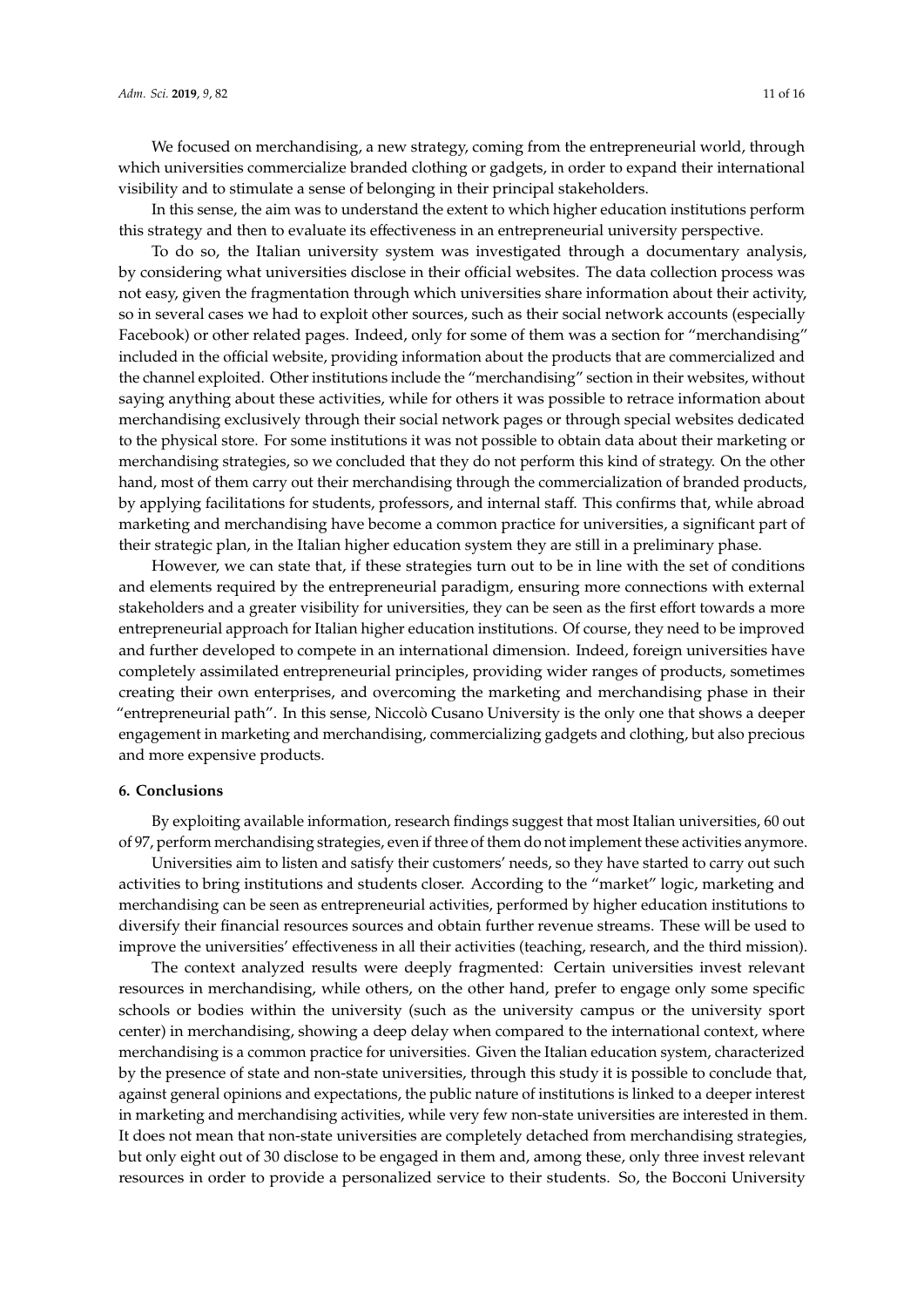can be compared to American colleges, offering branded sport clothing and equipment, the Cattolica University offers several benefits in terms of discounted prices, and the last one, Niccolò Cusano University, is the only that combines the provision of branded gadgets with that of precious and handmade objects at higher prices. We can conclude that, even if non-state universities may have more resources to designate to merchandising, they are less interested in diversifying their financing sources than the state ones.

The practical implication of this work tries, first of all, to individuate the correlation between the entrepreneurial university model and the development of marketing and merchandising strategies in higher education institutions, then to prove the relevance that marketing and merchandising strategies could aid in attracting and connecting more students. In this sense, if the concept of "academic entrepreneurship", introduced by [Crow et al.](#page-13-9) [\(2019\)](#page-13-9), indicates formal and informal transactions carried out by universities to improve their visibility and to approach and engage more students, merchandising can be seen in line with the entrepreneurial university paradigm. Then, if, according to [Clark](#page-13-10) [\(2015\)](#page-13-10), a university becomes entrepreneurial by operating in a new strategic manner and diversifying their financial resources sources, marketing and merchandising can help in it, at least for what concerns the Italian context. At the same time, this work shows how the effectiveness of strategies could depend on the specificity of national contexts: Italy is characterized by a deep delay when compared with the US.

Then, this work aimed to investigate the effectiveness of these activities and to understand whether they can be seen as a step towards the university entrepreneurial model. For what concerns the first aspect, the research results were limited. Indeed, there is not sufficient information to evaluate the outcome linked to marketing and merchandising in Italian universities. Indeed, higher education institutions do not disclose these effects. Of course, we can state that marketing effectiveness in the Italian education system is influenced by several factors, such as the specificity of commercialized products, the channel exploited to distribute them, the price policy adopted, the resources that institutions invest on them, and the availability of a target audience. In this sense, despite universities' efforts, stakeholders could be uninterested in buying branded clothing, gadgets, and objects of their institution if they do not "feel at home at university".

We were only able to make hypotheses by analyzing the evolution of universities' behavior overtime, so we concluded that merchandising was not effective for the three institutions that do not implement it anymore and for the two institutions that occasionally performed it without continuing in the future. Maybe, at the same time, merchandising should be more effective for those institutions that put it at the center of their engagement strategy, by providing products through several channels.

For what concerns the last step of our study, the motivation hidden behind merchandising in higher education is first of all to attract more potential students and later to engage them, by generating a sense of connection with the institution, in a long-term perspective. Indeed, connected students usually do not change institutions to conclude their studies, so they represent a valuable resource for universities. In this sense, Italian higher education institutions tend not to share their motivation in performing merchandising: Only two universities (the Insumbria University and the Polytechnic University of Milan) declare to put merchandising at the center of their engagement strategy, while the University for Foreigners of Perugia, the Mediterranea University of Reggio Calabria, and the SISSA University of Trieste perform it in order to improve their communication activity.

Given the efforts of Italian higher education institutions in marketing and merchandising, we can state that such strategies can be seen as the first step towards the entrepreneurial university model, but they need to be further developed and improved. Indeed, even if they drive an extension of university engagement in social and economic issues and, at the same time, the insertion of market practices and goals in them, they are in a preliminary phase, if compared in an international context. In this sense, American colleges and universities started to perform merchandising several years ago, going beyond the commercialization of branded products for internal stakeholders and now they effectively operate like enterprises.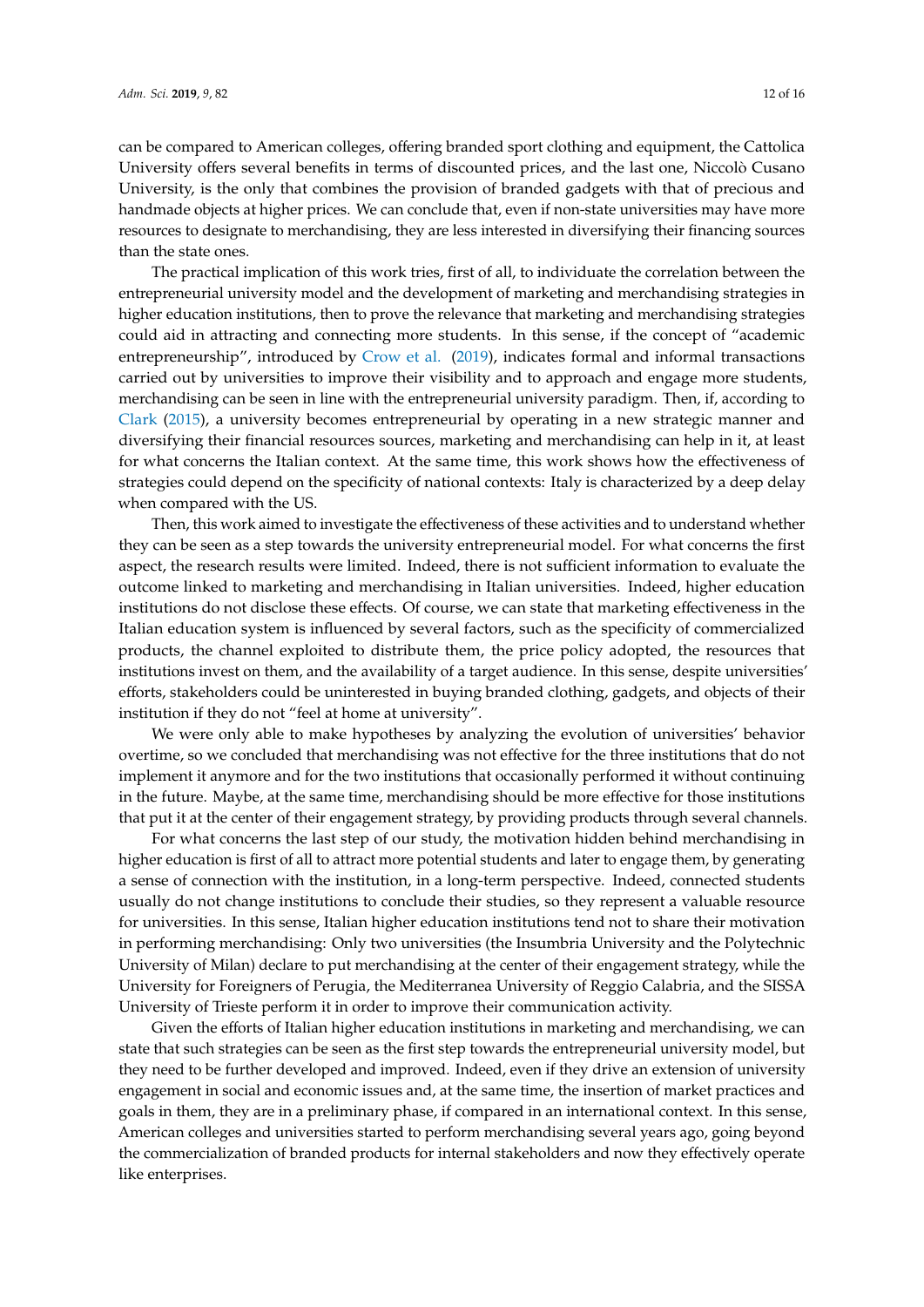In this sense, future researches are needed, with the aim to individuate more specific indicators able to provide information about the effectiveness, and the usefulness, of marketing and merchandising in higher education institutions (the sense of belonging generated in students through these activities could be considered as a proxy of their effectiveness). Indeed, even if marketing and merchandising strategies could ensure several advantages in terms of stakeholder engagement, at the same time they could distract universities from their specific and relevant role: Higher education institutions have to provide society with education, a good that must be shared and learnt.

Lastly, further researches could be aimed to identify specific foreign best practices that can help Italian universities in order to develop their entrepreneurial mindset and to better achieve all their scopes.

**Author Contributions:** Conceptualization, R.F. and N.C.; methodology, N.C.; validation, N.C. and G.F.; formal analysis, C.F. and N.C.; investigation, R.F. and C.F.; data curation, C.F.; writing—original draft preparation, all authors; supervision, R.F. and G.F; project administration, R.F.

**Funding:** This research received no external funding.

**Conflicts of Interest:** The authors declare no conflicts of interest.

## **References**

- <span id="page-12-12"></span>Angulo-Ruiz, Luis Fernando, and Albena Pergelova. 2013. The student retention puzzle revisited: The role of institutional image. *Journal of Nonprofit & Public Sector Marketing* 4: 334–53.
- <span id="page-12-5"></span>Angulo-Ruiz, Luis Fernando, Albena Pergelova, and Josep Rialp. 2010. A market segmentation approach for higher education based on rational and emotional factors. *Journal of Marketing for Higher Education* 1: 1–17. [\[CrossRef\]](http://dx.doi.org/10.1080/08841241003788029)
- <span id="page-12-6"></span>Angulo-Ruiz, Luis Fernando, Albena Pergelova, and Jurai Cheben. 2016. The relevance of Marketing Activities for Higher Education Institutions. In *International Marketing of Higher Education*. New York: Palgrave Macmillan.
- <span id="page-12-0"></span>Annette, John. 2002. Service in Learning an International Context. *The International Journal of Study Abroad* 8: 83–93.
- <span id="page-12-15"></span>Arias-Coello, Alicia, Jose Simon-Martin, and Jose Luis Gonzalo Sanchez-Molero. 2018. Mission statements in Spanish universities. *Studies in Higher Education*. [\[CrossRef\]](http://dx.doi.org/10.1080/03075079.2018.1512569)
- <span id="page-12-11"></span>Arnett, Dennis B., Steve D. German, and Shalby D. Nut. 2003. The identity salience model of relationship marketing success: The case of non-profit marketing. *Journal of Marketing* 67: 89–105. [\[CrossRef\]](http://dx.doi.org/10.1509/jmkg.67.2.89.18614)
- <span id="page-12-9"></span>Bélanger, Charles H., Suchta Bali, and Bernard Longden. 2014. How Canadian universities use social media to brand themselves. *Tertiary Education and Management* 1: 14–29. [\[CrossRef\]](http://dx.doi.org/10.1080/13583883.2013.852237)
- <span id="page-12-7"></span>Bolan, Lindsay, and Daniel J. Robinson. 2013. Part of the University Lexicon: Marketing and Ontario Universities. *Canadian Journal of Communication* 38: 563–84.
- <span id="page-12-14"></span>Brinkworth, Russell, Ben McCann, Carol Matthews, and Karin Nordstrom. 2009. First year expectations and experiences: Student and teacher perspectives. *Higher Education* 2: 157–73. [\[CrossRef\]](http://dx.doi.org/10.1007/s10734-008-9188-3)
- <span id="page-12-3"></span>Cantaragaiu, Ramona. 2012. Towards a conceptual delimitation of academic entrepreneurship. *Management and Marketing Challenges for the Knowledge Society* 4: 683–700.
- <span id="page-12-10"></span>Chapleo, Chris. 2011. Branding a university: Adding real value or smoke and mirrors? In *The Marketization of Higher Education and the Student as Consumer*. Edited by Molesworth Mike and Richard Scullion. London: Routledge.
- <span id="page-12-13"></span>Chapman, Anne, and David Pyvis. 2006. Quality, identity and practice in offshore university programs: Issues in the internationalization of Australian higher education. *Teaching in Higher Education* 2: 233–45. [\[CrossRef\]](http://dx.doi.org/10.1080/13562510500527818)
- <span id="page-12-4"></span>Chell, Elizabeth. 2007. Social Enterprise and Entrepreneurship: Towards a convergent Theory of the Entrepreneurial Process. *International Small Business Journal.* 25: 5–26. [\[CrossRef\]](http://dx.doi.org/10.1177/0266242607071779)
- <span id="page-12-8"></span>Chen, Liang-Hsuan. 2008. Internationalization or international marketing? Two frameworks for understanding international students' Choice of Canadian Universities. *Journal of Marketing for Higher Education* 1: 1–33. [\[CrossRef\]](http://dx.doi.org/10.1080/08841240802100113)
- <span id="page-12-2"></span>Clark, Burton. 1986. *The Higher Education System: Academic Organization in Cross-national Perspective*. Berkely: University of California Press.
- <span id="page-12-1"></span>Clark, Burton. 1998. The Entrepreneurial University: Demand and Response. *Tertiary Education and Management* 4: 5–16. [\[CrossRef\]](http://dx.doi.org/10.1080/13583883.1998.9966941)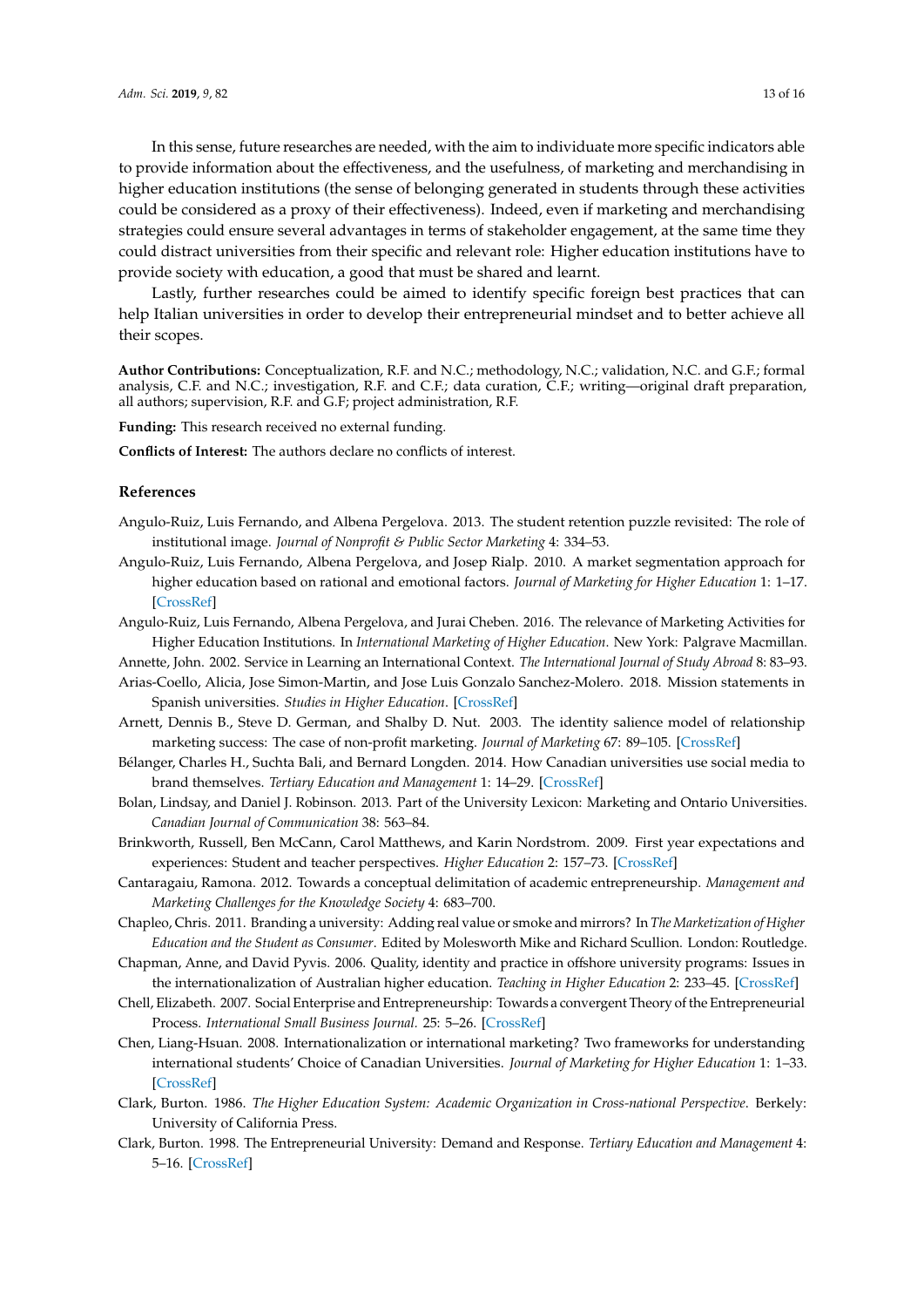- <span id="page-13-7"></span>Clark, Burton. 2001. The entrepreneurial university: New foundations for collegiality, autonomy, and achievement. *Higher Education Management* 2: 9–24.
- <span id="page-13-10"></span>Clark, Burton. 2015. The character of the Entrepreneurial University. *International Higher Education* 38: 2–3. [\[CrossRef\]](http://dx.doi.org/10.6017/ihe.2005.38.7456)
- <span id="page-13-16"></span>Clark, Melissa, Monica B. Fine, and Cara-Lynn Scheuer. 2017. Relationship quality in higher education marketing: The role of social media engagement. *Journal of Marketing for Higher Education* 1: 40–58. [\[CrossRef\]](http://dx.doi.org/10.1080/08841241.2016.1269036)
- <span id="page-13-3"></span>Corcoran, Peter Blaze, and Arjen Wals. 2004. *Higher Education and the Challenge of Sustainability*. Dordrecht: Kluwer Academic Publishers.
- <span id="page-13-9"></span>Crow, Michael M., Kyle Whitman, and Derrick M. Anderson. 2019. Rethinking Academic Entrepreneurship: University Governance and the Emergence of the Academic Enterprise. *Public Administration Review*. Available online: https://doi.org/10.1111/[puar.13069](https://doi.org/10.1111/puar.13069) (accessed on 2 July 2019).
- <span id="page-13-12"></span>Dan, Mihaela-Cornelia. 2012. The Third Mission of Universities in the Development Strategy of Vienna City. *Informatica Economica* 16: 49.
- <span id="page-13-17"></span>Deephouse, David L. 2000. Media reputation as a strategic resource: An integration of mass communication and resourse-based theories. *Journal of Management* 6: 1091–112. [\[CrossRef\]](http://dx.doi.org/10.1177/014920630002600602)
- <span id="page-13-19"></span>Deutsch, Yuval, and Thomas W. Ross. 2003. You are known by the directors you keep: Reputable directors as a signaling mechanism for young firms. *Management Science* 8: 1003–17. [\[CrossRef\]](http://dx.doi.org/10.1287/mnsc.49.8.1003.16399)
- <span id="page-13-2"></span>E3M. 2012. European Indicators and Ranking Methodology for University Third Mission. Available online: http://[www.e3mproject.eu](http://www.e3mproject.eu/)/ (accessed on 2 July 2019).
- <span id="page-13-1"></span>Etzkowitz, Henry. 1998. The norms of entrepreneurial science: Cognitive effects of the new university–industry linkages. *Research Policy* 27: 823–33. [\[CrossRef\]](http://dx.doi.org/10.1016/S0048-7333(98)00093-6)
- <span id="page-13-6"></span>Etzkowitz, Henry, and Loet Leydesdorff. 2000. The Dynamics of Innovation: From National Systems and "Mode 2" to a Triple Helix of University-Industry-Government Relations. *Research Policy* 29: 109–23. [\[CrossRef\]](http://dx.doi.org/10.1016/S0048-7333(99)00055-4)
- <span id="page-13-11"></span>Etzkowitz, Henry, and Riccardo Viale. 2010. Polyvalent Knowledge and the Entrepreneurial University: A Third Academic revolution? *SAGE Journals* 36: 595–609. [\[CrossRef\]](http://dx.doi.org/10.1177/0896920510365921)
- <span id="page-13-0"></span>Etzkowitz, Henry, Andrew Webster, Christiane Gebhardt, and Branca Regina Cantisano Terra. 2000. The future of the university and the university of the future: Evolution of ivory tower to entrepreneurial paradigm. *Research Policy* 29: 313–30. [\[CrossRef\]](http://dx.doi.org/10.1016/S0048-7333(99)00069-4)
- <span id="page-13-18"></span>Fischer, Eileen, and Rebecca Reuber. 2007. The good, the bad and the unfamiliar: The challenges of reputation formation facing new firms. *Entrepreneurship Theory and Practice* 1: 53–75. [\[CrossRef\]](http://dx.doi.org/10.1111/j.1540-6520.2007.00163.x)
- <span id="page-13-20"></span>Fombrun, Charles, and Mark Shanley. 1990. What's in a name? Reputation building and corporate strategy. *Academy of Management Review* 2: 233–59.
- <span id="page-13-24"></span>Foucalt, Michel. 1982. *The Archaeology of Knowledge*. New York: Pantheon Books.
- <span id="page-13-23"></span>Gibbs, Paul. 2018. Higher education marketing—Does inducing anxiety facilitate critical thinking or more consumerism? *Journal of Marketing for Higher Education* 28: 1–11. [\[CrossRef\]](http://dx.doi.org/10.1080/08841241.2017.1311979)
- <span id="page-13-5"></span>Gibbs, Paul, and Patrick Murphy. 2009. Implementation of ethical higher education marketing. *Tertiary Education and Management* 4: 341–54. [\[CrossRef\]](http://dx.doi.org/10.1080/13583880903335472)
- <span id="page-13-4"></span>Cough, Stephen, and Wlliam Scott. 2007. *Education and Sustainable Development: Paradox and Possibility*. London: Routledge.
- <span id="page-13-21"></span>Gray, Brendan J., Kim Shyan Fam, and Violeta A. Llanes. 2003. Branding universities in Asian markets. *Journal of Product and Brand Management* 2: 108–20. [\[CrossRef\]](http://dx.doi.org/10.1108/10610420310469797)
- <span id="page-13-8"></span>Gunasekara, Chrys. 2006. Reframing the role of universities in the development of regional innovation system. *Journal of Technology Transfer* 1: 101–13. [\[CrossRef\]](http://dx.doi.org/10.1007/s10961-005-5016-4)
- <span id="page-13-13"></span>Hausmann, Leslie R.M., Janet Ward Schofield, and Rochelle L. Woods. 2007. Sense of Belonging and Persistence on White and African American First-Year College Students. *Research in Higher Education* 7: 803–39. [\[CrossRef\]](http://dx.doi.org/10.1007/s11162-007-9052-9)
- <span id="page-13-15"></span>Hemsley-Brown, Jane, and Izhar Oplatka. 2006. Universities in a competitive global marketplace: A systematic review of the literature on higher education marketing. *International Journal of Public Sector Management* 4: 316–38. [\[CrossRef\]](http://dx.doi.org/10.1108/09513550610669176)
- <span id="page-13-14"></span>Hurtado, Sylvia, and Deborah Faye Carter. 1997. Effects of College Transition and Perceptions of the Campus Racial Climate on Latino College Student's Sense of Belonging. *Sociology of Education* 4: 324–45. [\[CrossRef\]](http://dx.doi.org/10.2307/2673270)
- <span id="page-13-22"></span>Jimenez, Juan de Dios, and Manuel Salas-Velasco. 2000. Modeling educational choices. A binomial logit model applied to the demand for higher education. *Higher Education* 40: 293–311. [\[CrossRef\]](http://dx.doi.org/10.1023/A:1004098300436)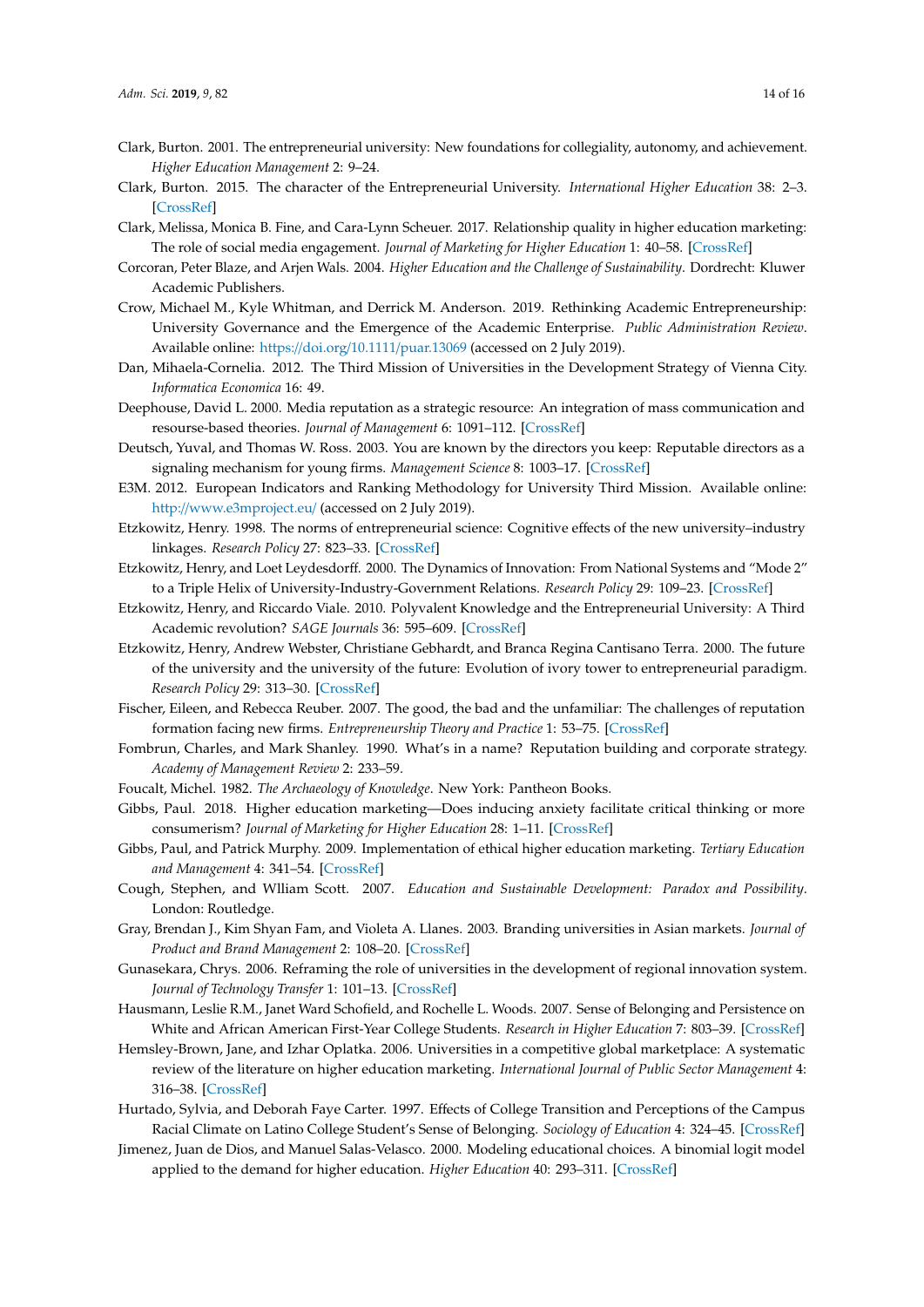- <span id="page-14-19"></span>Keller, Kevin Lane. 1993. Conceptualizing, measuring, and managing customer-based brand equity. *Journal of Marketing* 57: 1–22. [\[CrossRef\]](http://dx.doi.org/10.1177/002224299305700101)
- <span id="page-14-21"></span>Klassen, Michael. 2002. Relationship marketing on the internet: The case of top-and lower-ranked universities and colleges. *Journal of Retailing and Consumer Services* 9: 81–85. [\[CrossRef\]](http://dx.doi.org/10.1016/S0969-6989(01)00028-5)
- <span id="page-14-8"></span>Krimsly, Sheldon. 1991. Academic-corporate ties in biotechnology: A quantitative study. *Science Technology and Human Values* 16: 275–87. [\[CrossRef\]](http://dx.doi.org/10.1177/016224399101600301)
- <span id="page-14-4"></span>Langworthy, Anne, and Tari Turner. 2003. *Learning for the Workplace and Beyond: The Challenge of University-Community Engagement*. Gold Coast, Queensland: Australian Collaborative Education Network Conference.
- <span id="page-14-15"></span>Lavigne, Alain. 2005. Le recrutement des effectifs étudiants à l'Université Laval. *Communication* 2: 227–46. [\[CrossRef\]](http://dx.doi.org/10.4000/communication.4161)
- <span id="page-14-6"></span>Leslie, Larry L., and Gary P. Johnson. 1974. The Market Model and Higher Education. *Journal of Higher Education* 45: 1–20. [\[CrossRef\]](http://dx.doi.org/10.2307/1980645)
- <span id="page-14-25"></span>Lillis, Deirdre, and Marion Lynch. 2014. New Challenges for Strategy Development in Irish Higher Education Institutions. *Higher Education Policy* 2: 279–300. [\[CrossRef\]](http://dx.doi.org/10.1057/hep.2013.23)
- <span id="page-14-23"></span>Mai, Li-Wei. 2005. A comparative study between UK and US: The student satisfaction in higher education and its influential factors. *Journal of Marketing Management* 21: 859–78. [\[CrossRef\]](http://dx.doi.org/10.1362/026725705774538471)
- <span id="page-14-11"></span>Marginson, Simon, and Marijk Van der Wende. 2007. *Globalization and Higher Education*. OECD Education Working Papers No. 8. Paris, France: OECD Publishing.
- <span id="page-14-7"></span>Martinez, Mario. 1999. The States and Higher Education Legislative Views on the Governance of Public Colleges and Universities: Enhancing the the Public Interest. *Review of Higher Education* 22: 247–63. [\[CrossRef\]](http://dx.doi.org/10.1353/rhe.1999.0012)
- <span id="page-14-9"></span>Miller, Steven. 2001. Public understanding of science at the crossroads. *Public Understanding of Science* 10: 115–20. [\[CrossRef\]](http://dx.doi.org/10.1088/0963-6625/10/1/308)
- <span id="page-14-3"></span>Millican, Juliet. 2008. *What Can Student Community Engagement Programmes Contribute to the Development of Citizenship in a Society Recovering from Conflict*. Barcelona: Global University Network for Innovation.
- <span id="page-14-24"></span>Montmarquette, Claude, Kathy Cannings, and Sophie Mahseredjian. 2002. How do young people choose college majors? *Economics of Education Review* 21: 543–56. [\[CrossRef\]](http://dx.doi.org/10.1016/S0272-7757(01)00054-1)
- <span id="page-14-20"></span>Moogan, Yvonne J. 2011. Can a higher education institution 's marketing strategy improve the student-institution match? *International Journal of Educational Management* 6: 570–89. [\[CrossRef\]](http://dx.doi.org/10.1108/09513541111159068)
- <span id="page-14-13"></span>Mourad, Maha, Christine Ennew, and Wael Kortam. 2011. Brand equity in higher education. *Marketing Intelligence & Planning* 4: 403–20.
- <span id="page-14-1"></span>Mowery, David C., and Bhaven Sampat. 2005. Universities in national innovation systems. In *the Oxford Handbook of Innovation*. Oxford: Oxford University Press.
- <span id="page-14-14"></span>Naidoo, Vik, and Terry Wu. 2011. Marketing strategy implementation in higher education: A mixed approach for model development. *Journal of Marketing Management* 27: 1117–41. [\[CrossRef\]](http://dx.doi.org/10.1080/0267257X.2011.609132)
- <span id="page-14-12"></span>Natale, Samuel M., and Caroline Doran. 2012. Marketization of education: An ethical dilemma. *Journal of Marketing Management* 11/12: 1117–41. [\[CrossRef\]](http://dx.doi.org/10.1007/s10551-011-0958-y)
- <span id="page-14-2"></span>NCCPA. 2011. *Public Engagement Lens on the Vitae Researcher Development Framework*. London: Research Councils.
- <span id="page-14-10"></span>Nelles, Jen, and Tim Vorley. 2009. Constructing an Entrepreneurial Architecture: An Emergent Framework for Studying Contemporary University Beyond the Entrepreneurial Turn. *Innovative Higher Education* 35: 161–76. [\[CrossRef\]](http://dx.doi.org/10.1007/s10755-009-9130-3)
- <span id="page-14-18"></span>Opoku, Robert Ankomah, Russell Abratt, and Leyland Pitt. 2006. Communicating brand personality: Are the websites doing the talking for the top South Africa business schools? *Journal of Brand Management* 14: 20–39. [\[CrossRef\]](http://dx.doi.org/10.1057/palgrave.bm.2550052)
- <span id="page-14-17"></span>Peruta, Adam, and Alison B. Shields. 2017. Social media in higher education: Understanding how colleges and universities use Facebook. *Journal of marketing for Higher Education* 1: 131–43. [\[CrossRef\]](http://dx.doi.org/10.1080/08841241.2016.1212451)
- <span id="page-14-22"></span>Petruzzelli, Luca, and Salvatore Romanazzi. 2010. Educational value: How students choose university-Evidence from an Italian university. *International Journal of Educational Management* 2: 139–58. [\[CrossRef\]](http://dx.doi.org/10.1108/09513541011020954)
- <span id="page-14-0"></span>Plewa, Carolin, and Pascale Quester. 2008. A Dyadic study of "champions" in university-industry relationships. *Asia Pacific Journal of Marketing and Logistics* 2: 211–26. [\[CrossRef\]](http://dx.doi.org/10.1108/13555850810864560)
- <span id="page-14-16"></span>Pringle, James, and Samantha Fritz. 2018. The university brand and social media: Using data analytics to assess brand authenticity. *Journal of Marketing for Higher Education* 29: 19–44. [\[CrossRef\]](http://dx.doi.org/10.1080/08841241.2018.1486345)
- <span id="page-14-5"></span>Ranga, Marina, and Henry Etzkowitz. 2013. Triple Helix Systems: An Analytical Framework for Innovation Policy and Practice in the Knowledge Society. *Industry and Higher Education* 17: 117–58. [\[CrossRef\]](http://dx.doi.org/10.5367/ihe.2013.0165)